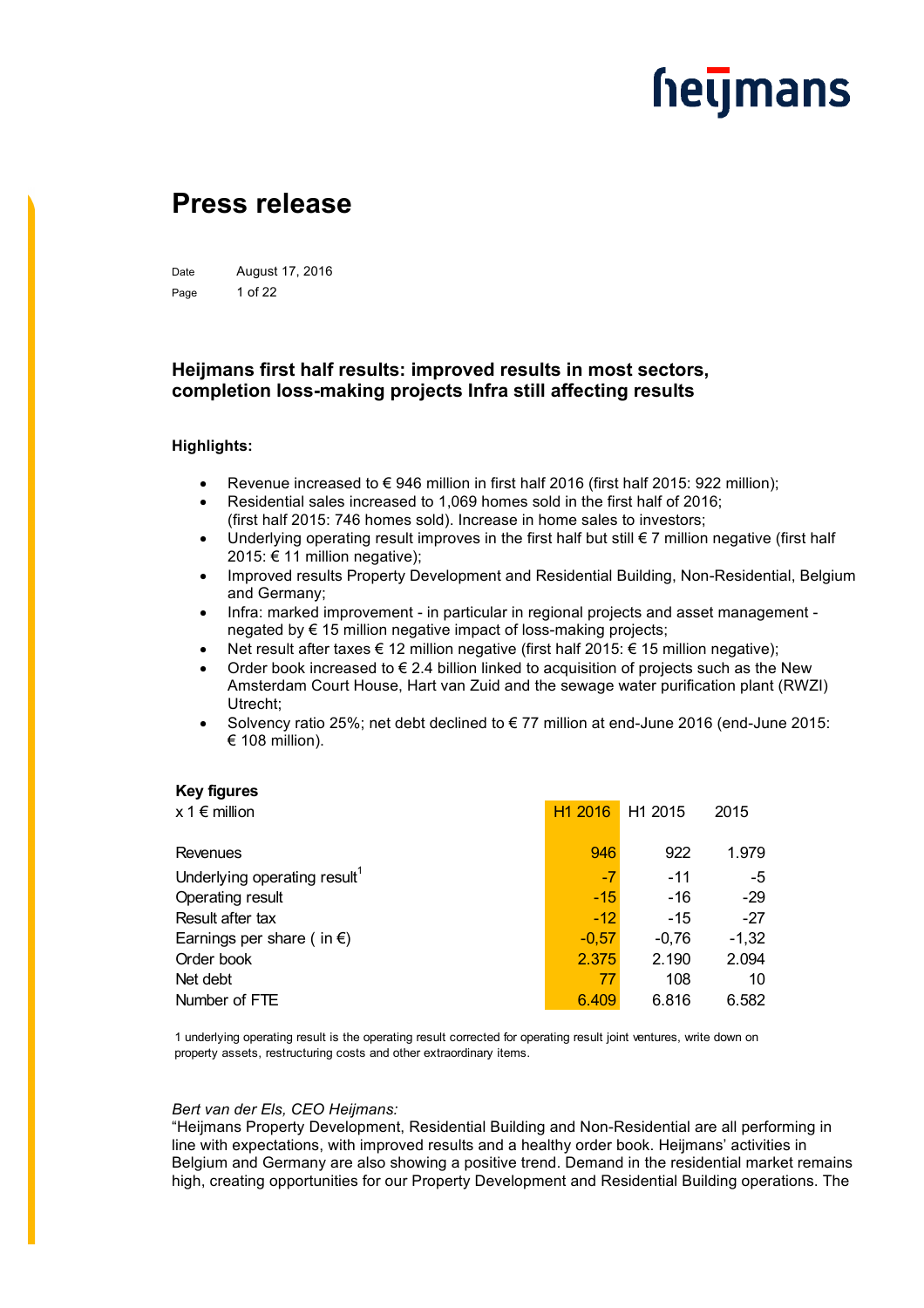Date **August 17, 2016** Page 2 of 22

new contracts for large-scale area developments are a clear sign of this potential. These include Hart van Zuid, Nieuw Kralingen and another section of Katendrecht in Rotterdam, as well as a new project in Kanaleneiland in Utrecht.

On the Dutch Infra market, we are seeing signs of a cautious recovery and the majority of our activities is performing well, but our results remain under severe pressure. We are faced with a number of loss-making infra projects from the past that we still have to complete, with the Energiefabriek project in Tilburg in particular still proving to be an issue. It is disappointing to note that the final phase towards delivery is progressing with difficulty. It will take a great effort in the coming period to bring this project to a satisfactory conclusion. In the meantime, we continue to invest in further improving our core processes to ensure that we can phase out poorly performing projects in a controlled manner and that the rest of our activities operate at healthy margins. We expect this approach to enable us to complete the year with a positive underlying operating result."

#### **First half 2016**

#### *Property Development, Residential Building*

The Property Development activities recorded higher revenues and an improved result on the back of the growth in the Dutch housing market. Revenues at Property Development amounted to  $\epsilon$  170 million in the first half of 2016 (first half 2015: € 126 million), while the result was € 6 million (first half 2015: € 4 million). Sales to investors were higher. Prices in this market segment improved substantially and projects generally have a healthy cash flow profile. Heijmans sold a total of 1,069 homes in the first half of 2016, with 569 of these sold to private buyers (first half 2015: 746 in total, of which 565 to private buyers). The average price for private buyers increased by almost 10% compared with 2015, to € 249,000. Revenues from the Dutch Residential Building activities were € 152 million in the first half of 2016 (first half 2015: € 158 million), while the result was € 2 million (first half 2015:  $\epsilon$  3 million). Overall, we see the explosive growth trend in the housing market as seen in the recent past levelling off. A lack of capacity, delays in spatial planning procedures and tighter requirements from building aesthetics committees are making it difficult to initiate the (re)development of new locations. The order book for the Dutch Property Development and Residential Building activities amounted to € 552 million at end-June 2016 (year-end 2015: € 570 million). The order book in the Netherlands is still at a healthy level and will remain so, based on newly-acquired contracts and home sales.

In Rotterdam, Heijmans and ERA Contour have become partners in the development of the New Kralingen area. The total development is for around 400 homes in the higher price segment. Heijmans recently signed a contract with IC Netherlands for the development and construction of about 350 rental apartments in Katendrecht, also in Rotterdam. The letter of intent Heijmans previously signed with the municipality of The Hague and the German investment company Patrizia for around 620 homes has now been formalised in the form of a framework agreement. Heijmans has also signed an agreement with Vesteda for the development of 235 new homes as part of the Kanaleneiland area development in Utrecht.

The Belgian construction activities delivered a stable performance and in the first half these activities recorded higher revenues and a result that was comparable to the first half of 2015. The order book declined in the first half of 2016. The realisation of the Elizabeth Center Antwerp concert hall is progressing well.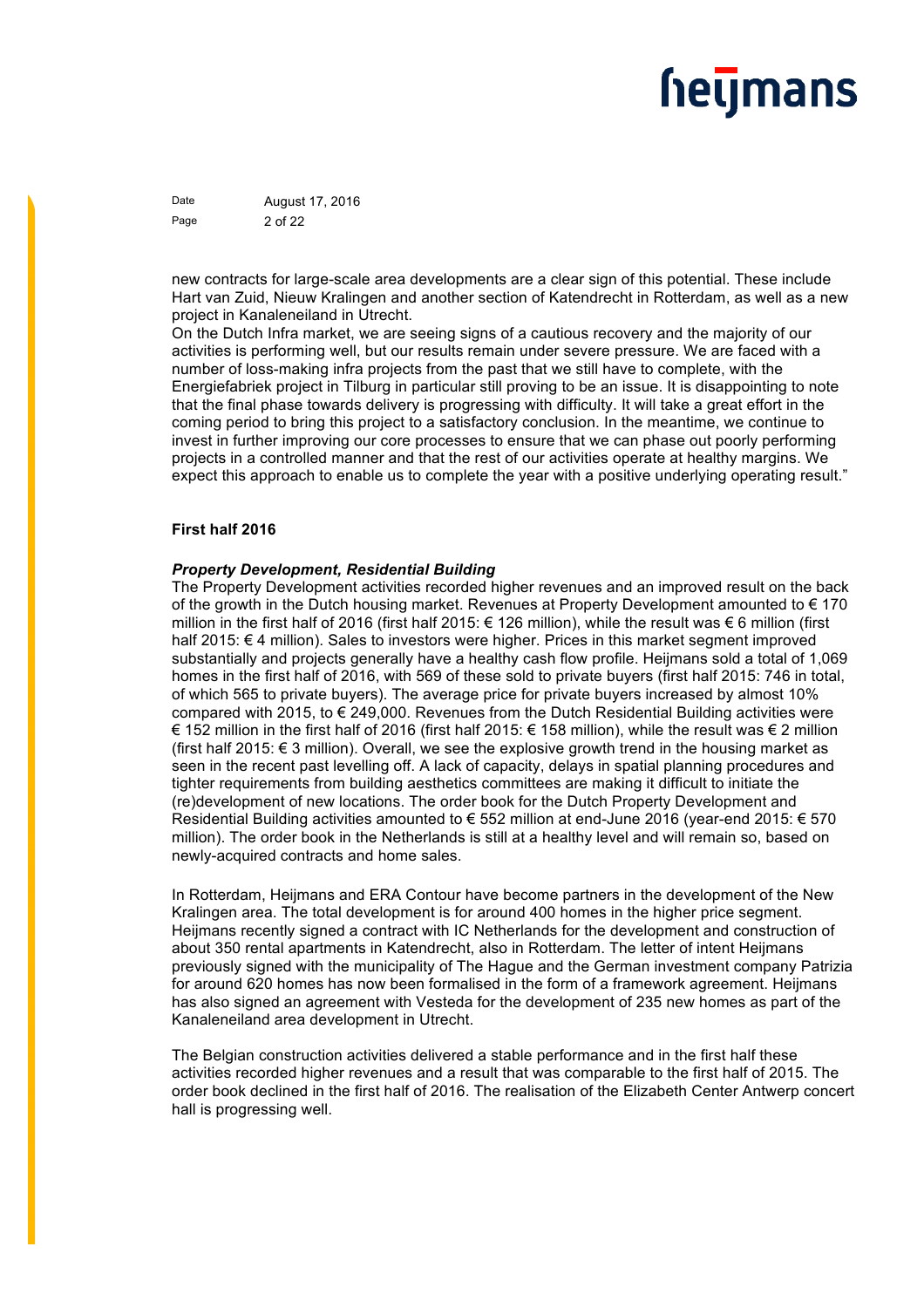### <u>heymans</u>

Date **August 17, 2016** Page 3 of 22

#### *Non-Residential*

Non-Residential recorded revenues of € 162 million in the first half of 2016, a decline compared with the first half of 2015 (€ 220 million), as was expected. Heijmans maintains a very selective acquisition policy, which continues to be based on the principle of margin over volume. The result for the first half of 2016 was nil (first half 2015: € 2 million negative). The positive development in Services (primarily maintenance and management of technical installations) continued in the first half of 2016. The order book at Non-Residential increased substantially in the first half of 2016, to a healthy level of € 825 million (year-end 2015: € 517 million). The increase was largely due to the acquisition of the Hart van Zuid and New Amsterdam Court House (NACH) projects. Financial close for the major area development Hart van Zuid in Rotterdam, a public private partnership between Heijmans, Ballast Nedam and the Rotterdam municipal authorities, was completed in the spring of 2016 and work on the project began immediately. The completion of this project will run into 2021 and Heijmans will remain involved in the area until after 2040 through maintenance and management. In May of this year, Heijmans signed the consortium agreement for the New Amsterdam Court House PPP project for the new court house in Amsterdam, for which financing was completed in July. The construction of the new premises for RIVM and CBG, which Heijmans is working on in combination with Strukton and Hurks, has run into delays because the design does not yet meet the vibration requirements for laboratory spaces. The correct combination of measures is to be expected this autumn.

At Eindhoven Airport, construction on a new luggage hall has commenced. Heijmans is providing the structural part of the new building. The renewed Lounge 2 at Amsterdam Schiphol Airport has been delivered and was officially opened recently. Services won the three-year maintenance and management contract for all technical installations at the European Patent Office (EPO) in Rijswijk. Heijmans will also provide structural maintenance of all buildings on the Eindhoven Technical University (TU/e) campus for the next five years, with an option for a five year extension.

#### *Infra*

The majority of the Dutch infra activities are performing in line with expectations. In particular, the regional and asset management activities, which represent 40% of the total revenues of the Dutch Infra activities, are performing well. The cautious improvement that began in the second half of 2015 is visible in the results and we have noted that market conditions are improving when winning new contracts. Revenues from the Dutch infra activities increased to € 329 million in the first half of 2016 compared to € 306 million in the first half of 2015. Despite the positive underlying developments, the H1 2016 result amounted to € 15 million negative, remaining at the same level as the first half of 2015. The overall result of the Dutch Infra activities is still suffering from the strong negative impact of losses on a number of larger, integrated projects dating back to 2012- 2013. The loss provisions amounted to € 15 million in the first half of the year, with € 8 million of this amount contributable to the Energiefabriek Tilburg project. This project is currently in the pilot operational phase and the aim is to make it fully operational in the next few months. The risk profile remains high as additional work is still needed on a number of aspects to ensure optimum functioning of the installations. The completion of the remaining loss-making projects is progressing. A total of five projects have yet to be completed in 2016 and 2017, and two of these projects, including Energiefabriek Tilburg, have a high risk profile as we move towards completion.

Infra's order book includes various large-scale integrated works with an improved margin potential and offers opportunities for the future. The order book amounted to  $\epsilon$  787 million at end-June 2016, which is lower than at year-end 2015 (€ 834 million). On the construction of the N23 Westfrisiaweg several challenges have arisen concerning the soil condition. This can, due to among other things the delay resulting from this, affect the project. The consequences of this are currently being discussed.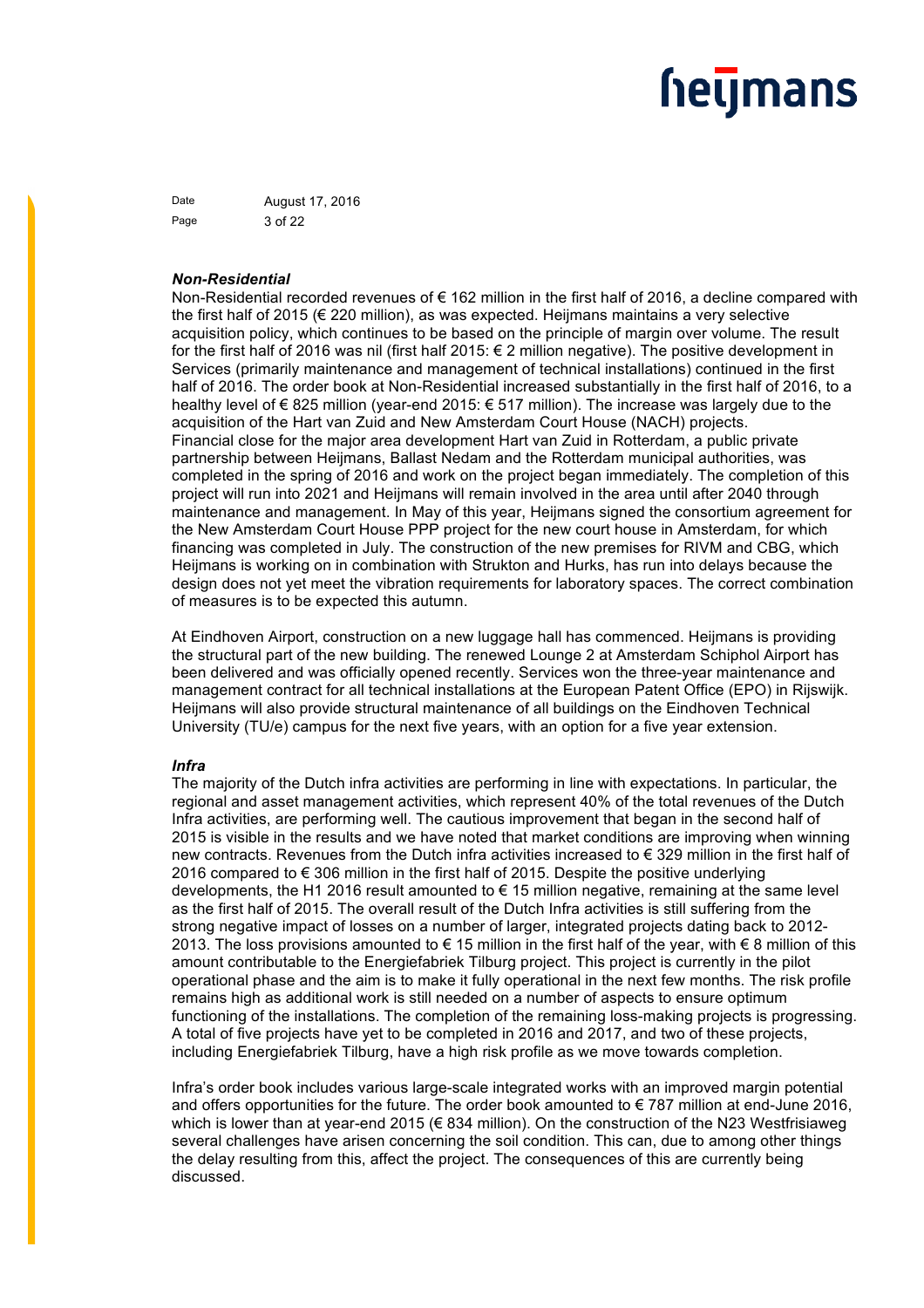Date **August 17, 2016** Page 4 of 22

The Dutch government's Department of Public Works (Rijkswaterstaat) recently selected Heijmans, as part of the 3Angle consortium, for the public-private partnership A27/A1. In the spring, Heijmans, together with GMB, won the contract for the realisation of the new sewage water purification plant (RWZI) in Utrecht from the district water board De Stichtse Rijnlanden. This Design Build Maintain project will make use of proven technology that Heijmans previously applied in a project for the district water board in 2013.

The Belgian infra activities showed a healthy, stable picture with revenues and result in the first half of 2016 comparable to those in the same period of 2015. Revenues at the German subsidiaries Franki and Oevermann remained unchanged in the first half when compared to the same period of last year, while the result improved due to an improved result at Franki.

#### **Strategy update**

Based on its strategy of 'Improve and Renew', Heijmans has set its sights firmly on both the further improvement of its core processes and on capitalising on its innovations and sustainability ambitions. In the short term, Heijmans has given the 'improve' component the highest priority. The internal improvement programme 'Improve the Core' is focused on the tightening, uniformity and central management of four core processes: tender, project and procurement management and commerce. Heijmans has initiated a number of measures, such as changes to the pricing of design and staff costs, the management and documentation of go/no go moments and a different valuation of opportunities and threats. Heijmans applies a tight 'margin over volume' policy in the acquisition of new projects.

Over the past few months, we reviewed the strategy for the Dutch infra activities and translated this into a strategic plan for the period 2016 - 2018. Under the motto 'Focus, Discipline & Excellence', the plan combines the validation and tightening of existing measures with a clearer focus that will lead to the desired improvement in the results at Infra. Heijmans will make a start on the implementation of the plan in the next few months.

Safety remains a priority with the continuation of the GO! Programme. The (continuing) IF (Injury Frequency) rate is 3.3. This is a decline compared to 2015, but a slight increase when compared to March 2016.

In addition, via the 'renew' component of its strategy, Heijmans is focussing on the continuation of targeted know-how and technology development. Examples of this are the movable Heijmans ONE home, sensor-based maintenance and management of buildings, the bicycle safety system BikeScout and the development and application of various asphalt innovations, such as a rejuvenation system for asphalt and the smart road joint Brainjoint.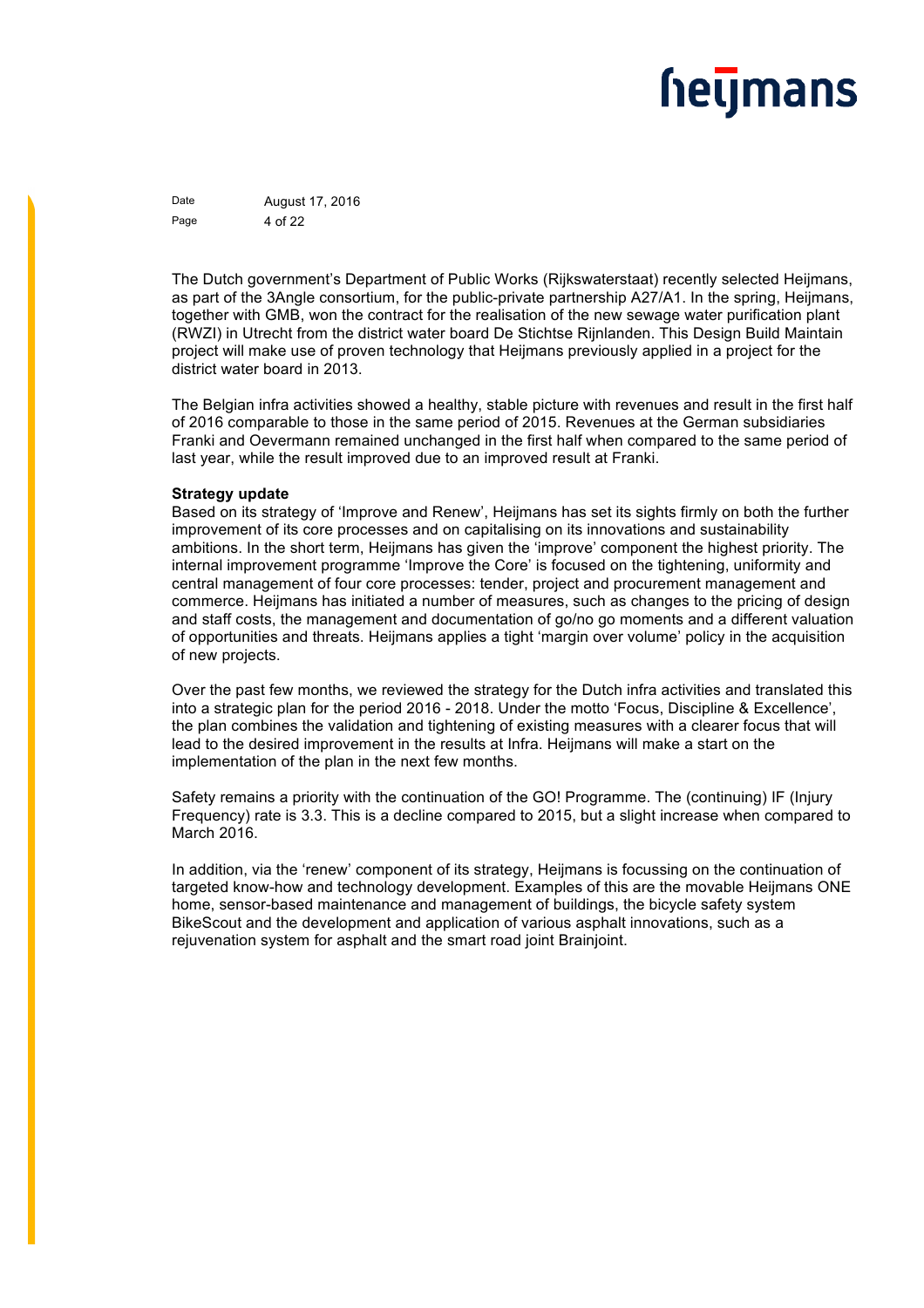Date **August 17, 2016** Page 5 of 22

#### **Revenues**

Revenues in the first half of 2016 increased to € 946 million (first half 2015: € 922 million). This increase was largely due to a considerable growth in revenues in Property Development and to a lesser extent in Infra. Revenues at Dutch Residential Building fell slightly, while revenues at Non-Residential declined substantially.

| $x \in 1$ million                                | H1 2016 | H1 2015    | 2015     |
|--------------------------------------------------|---------|------------|----------|
| <b>Revenues</b>                                  | 946     | 922        | 1.979    |
| <b>Underlying operating result</b>               | -7      | $-11$      | -5       |
| Correction operating result joint ventures       | -5      | -4         | -9       |
| Write down on property assets                    | -1      | -1         | $-12$    |
| Restructuring costs                              | $-2$    | 0          | $-3$     |
| Operating result                                 | $-15$   | $-16$      | $-29$    |
| <b>Financial results</b>                         | $-3$    | -3         | -10      |
| Share of profit of joint ventures and associates | 4       | 2          | 9        |
| <b>Result before tax</b><br>Income tax result    | $-14$   | $-17$<br>2 | -30<br>3 |
| <b>Result after tax</b>                          | $-12$   | -15        | -27      |

| Underlying operating result $x \in 1$ million | H1 2016        |    | H1 2015         |       | 2015           |       |
|-----------------------------------------------|----------------|----|-----------------|-------|----------------|-------|
|                                               |                |    |                 |       |                |       |
| Property development                          |                | 6  |                 | 4     |                | 9     |
| Residential - Netherlands                     | $\overline{2}$ |    | 3               |       | 5              |       |
| Residential - Belgium                         | $\overline{0}$ |    | $\underline{0}$ |       | 1              |       |
| Residential - Total                           |                |    |                 | 3     |                | 6     |
| Non-residential                               |                |    |                 | $-2$  |                | 0     |
| Infra - Netherlands                           | $-15$          |    | -15             |       | $-26$          |       |
| Infra - Belgium                               | $\overline{4}$ |    | 3               |       |                |       |
| Infra - Germany                               | $\overline{3}$ |    | <u>1</u>        |       | $\overline{I}$ |       |
| Infra - Total                                 |                | -8 |                 | $-11$ |                | $-12$ |
| Corporate/other                               |                | -7 |                 | -5    |                | -8    |
| <b>Underlying operating result</b>            |                | -7 |                 | $-11$ |                | -5    |

#### **Operating result**

The underlying operating result improved in the first half of 2016, compared with the same period of 2015 and amounted to € 7 million negative (first half 2015: € 11 million negative). The results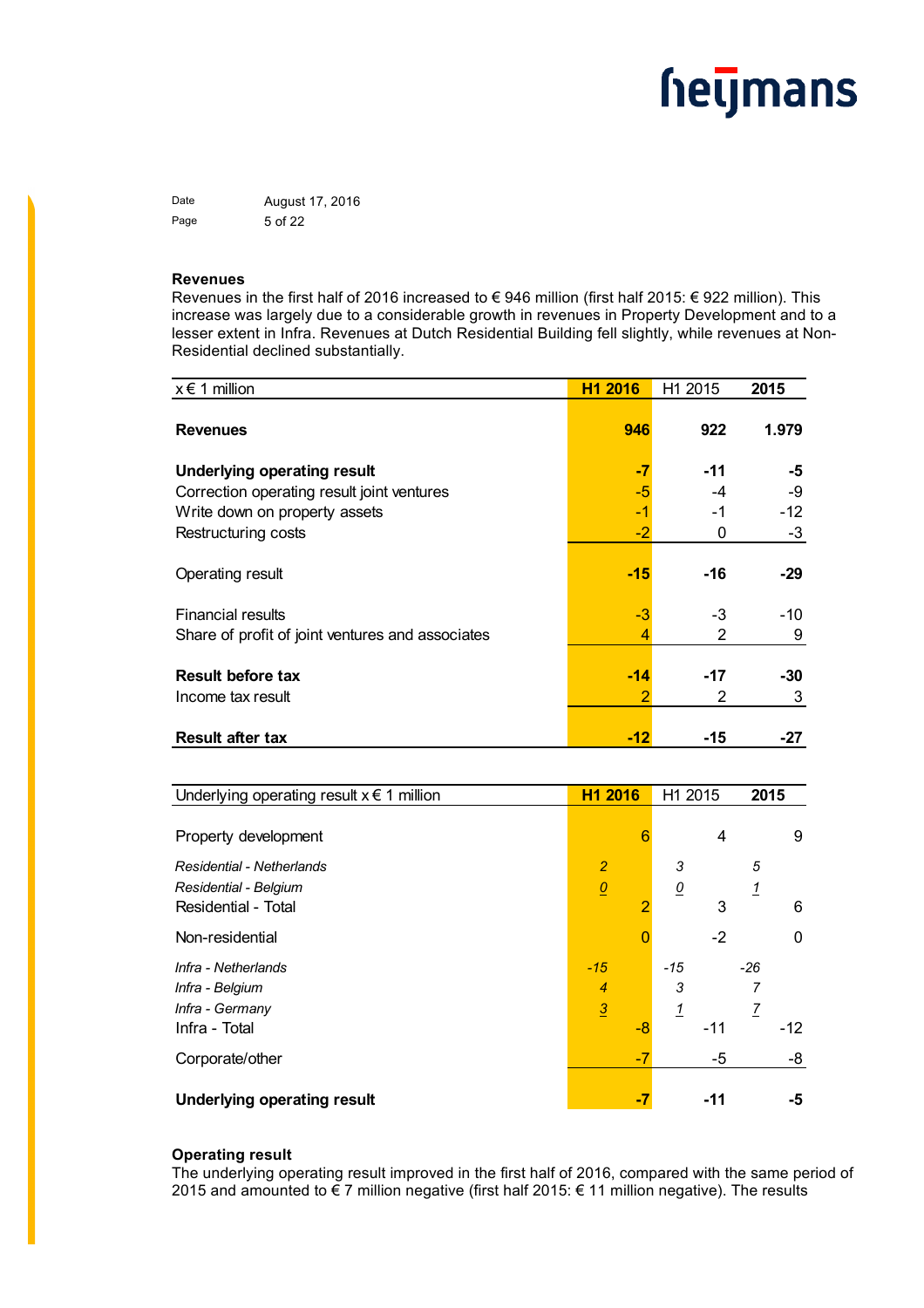Date **August 17, 2016** Page 6 of 22

improved at Property Development, Residential Building, Non-Residential and the Belgian and German operations. The result of the Dutch infra activities remained unchanged at  $\epsilon$  15 million negative (first half 2015: € 15 million negative). The marked improvement particularly in regional projects and asset management activities was mainly offset by the impact of the Energiefabriek Tilburg project.

#### **Net result**

The value adjustments of  $\epsilon$  1 million are related to a number of smaller property holdings. The net result improved in the first half of 2016 and amounted to € 12 million negative (first half 2015: € 15 million negative). This resulted in earnings per share after tax of  $\epsilon$  0.57 negative.

#### **Capital position, net debt and financing**

Net debt stood at € 77 million at end-June 2016 (end-June 2015: € 108 million), primarily due to the fact that cash flow from operating activities was better than in the first half of 2015. Solvency remained solid at 25% at end-June 2016.

At the end of the second quarter, Heijmans complied with its financial covenants for its credit facility. The Interest Cover ratio (>3) was 3.6 at 30 June 2016, while the Leverage Ratio (<3) was 2.2 at 30 June 2016. We refer to the addenda for detailed information on the developments related to the financial covenants.

In line with the financing agreements reached in early 2016, a structural improvement of the ratio between net debt and EBITDA will remain a high priority for Heijmans. Via the internal programme 'Fit for Cash', Heijmans will continue to devote maximum focus to working capital management and the reduction of capital employed. A return to profitability and the related improvement of the operational cash flow are required to realise a structural improvement of the financing position.

#### **Order book**

The order book, at  $\epsilon$  2.4 billion at end-June 2016, was higher than at year-end 2015 ( $\epsilon$  2.1 billion). The increase in the order book was largely due to the considerable increase in order intake at Non-Residential, thanks to the PPP projects NACH (New Amsterdam Court House) and Hart van Zuid in Rotterdam, and RWZI Utrecht. There was a slight increase in the order book at the Belgian Infra activities and the Germany operations, while the order book at Property Development, Residential Building and the Dutch Infra activities declined.

#### **Outlook**

The majority of the operating activities are performing in line with expectations. Demand in the residential market remains high and Heijmans is in a good position to respond to that demand. In terms of underlying developments, we also see the start of a cautious improvement in the Infra market. The residential market and order book offer potential for the improvement of results in 2016. The completion and financial settlement of a number of loss-making infra projects remains a key priority and this may have negative effects on the result. Heijmans continues to focus on continued improvement of results and margin, giving the highest priority to continuous improvements of its core activities by means of uniform processes and centralised management. The strategic plan for the Dutch infra activities will help us to effect a controlled phasing out of loss-making projects, as well as a tightening and increasing focus at an operational level, leading to a healthy result. We expect this approach to enable us to close the year with a positive underlying operating result.

#### **Trading update**

Heijmans will publish its trading update on 2 November before the opening of the stock exchange.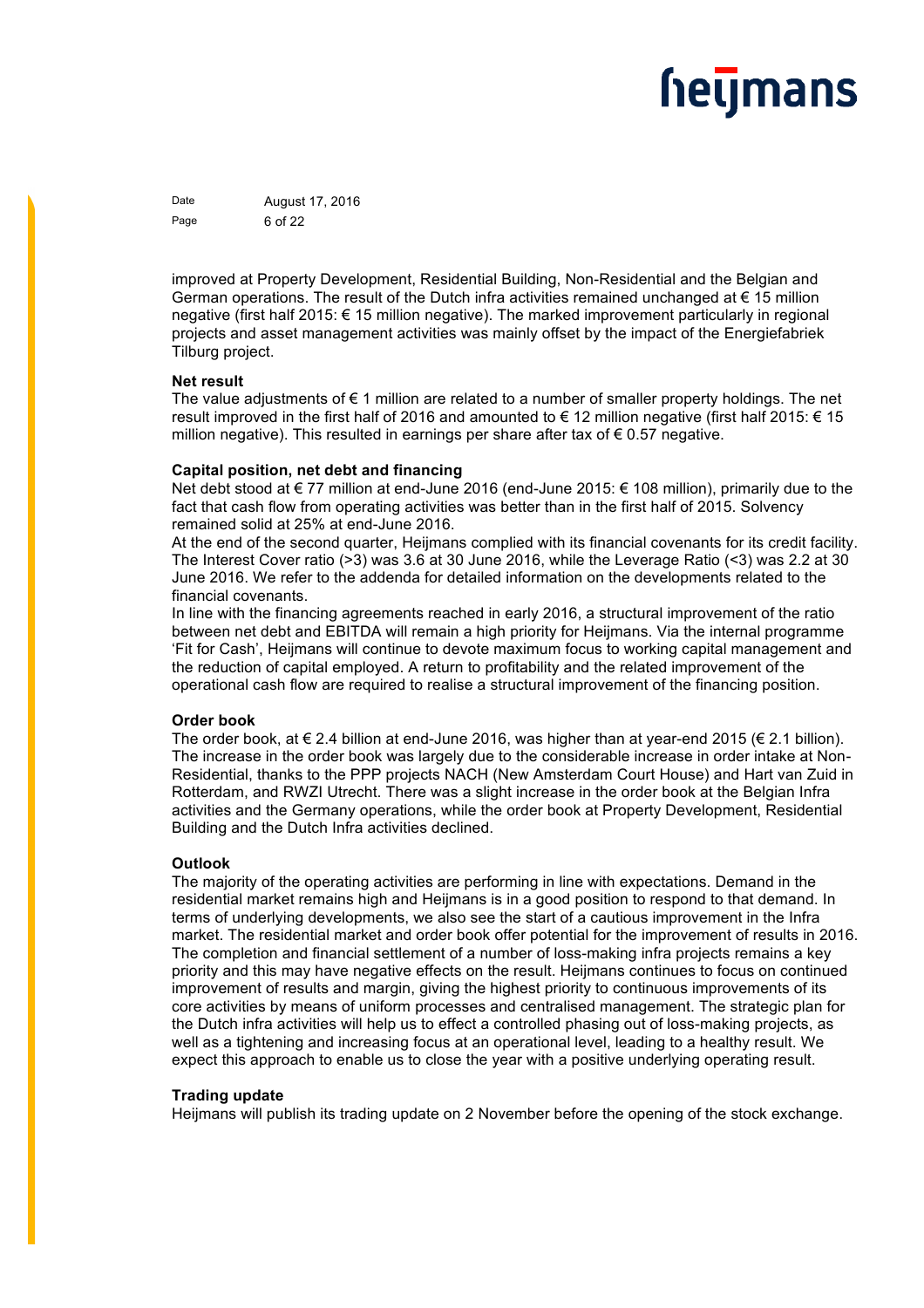Date **August 17, 2016** Page 7 of 22

#### **About Heijmans**

Heijmans is a listed company that combines activities related to property development, residential building, non-residential building, roads and civil engineering in the areas living, working and connecting. Heijmans is active in the Netherlands, Belgium and Germany and as a technology partner delivers know-how and concepts in various markets. Our constant focus on quality improvements, innovation and integrated solutions enables us to generate added value for our clients. Heijmans realises projects for private consumers, companies and public sector bodies. With almost 6,500 employees and close to  $\epsilon$  950 million in revenues in the first half of 2016, we are building the spatial contours of tomorrow. You will find additional information on www.heijmans.nl

*For more information / not for publication:* 

#### **Media**

Marieke Swinkels-Verstappen Communications +31 (0)73 543 52 17 mswinkels-verstappen@heijmans.nl

#### **Analysts**

Guido Peters Investor Relations + 31 (0)73 543 52 17 gpeters@heijmans.nl

*This press release is published in both Dutch and English. In the case of differences between the Dutch and the English version, the former shall prevail.*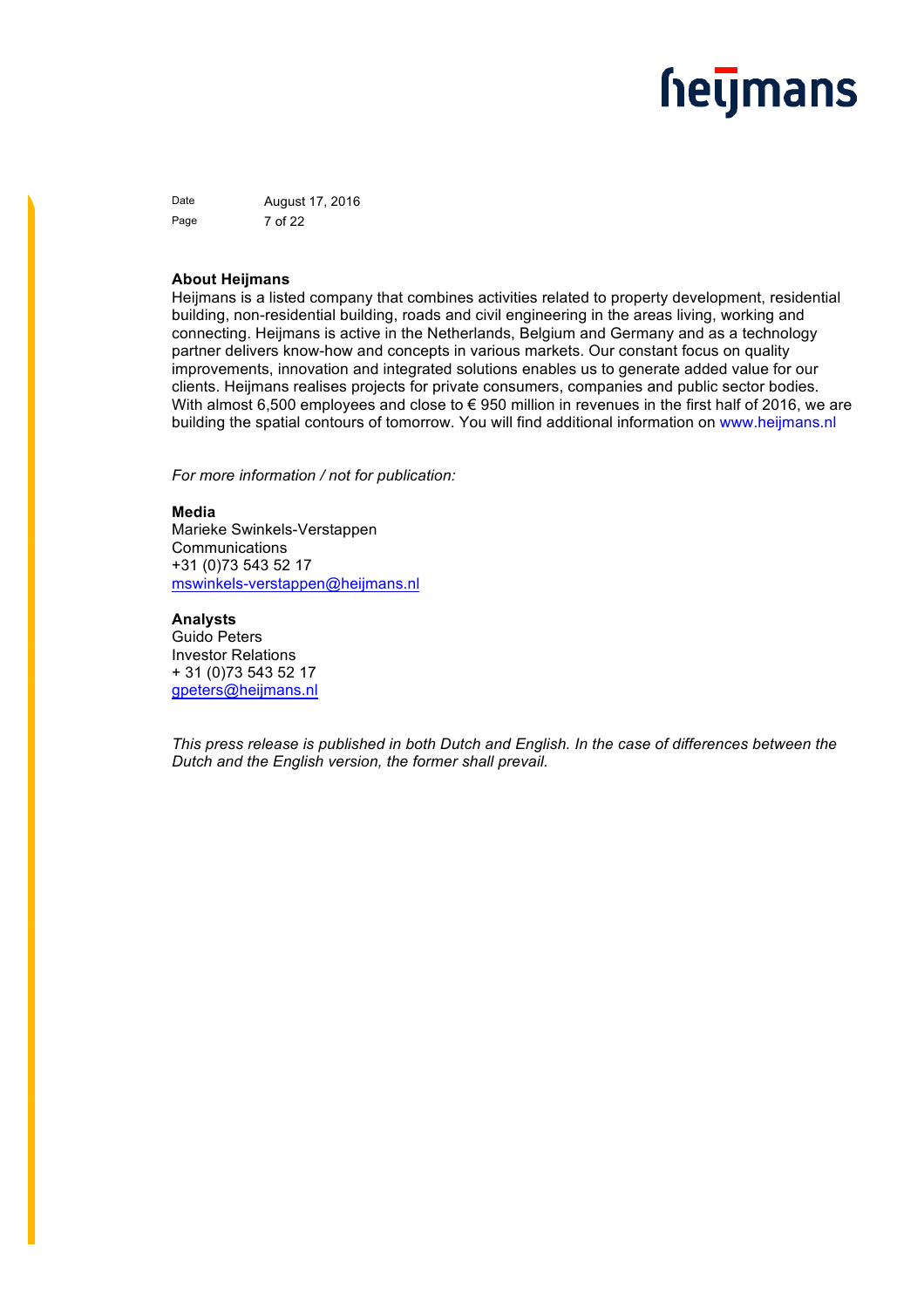Date **August 17, 2016** Page 8 of 22

#### **Addenda to the 2016 first half results press release Heijmans N.V.**

- 1. Developments per activity
- 2. Condensed consolidated statement of profit or loss
- 3a. Consolidated statement of comprehensive income
- 3b. Consolidated statement of changes in equity
- 4. Condensed consolidated statement of financial position
- 5. Consolidated statement of cash flows
- 6. Segment information
- 7. Covenants and financing
- 8. Selected notes
- 9. Statement from the Executive Board

*The financial statements included in this press release have not been audited.*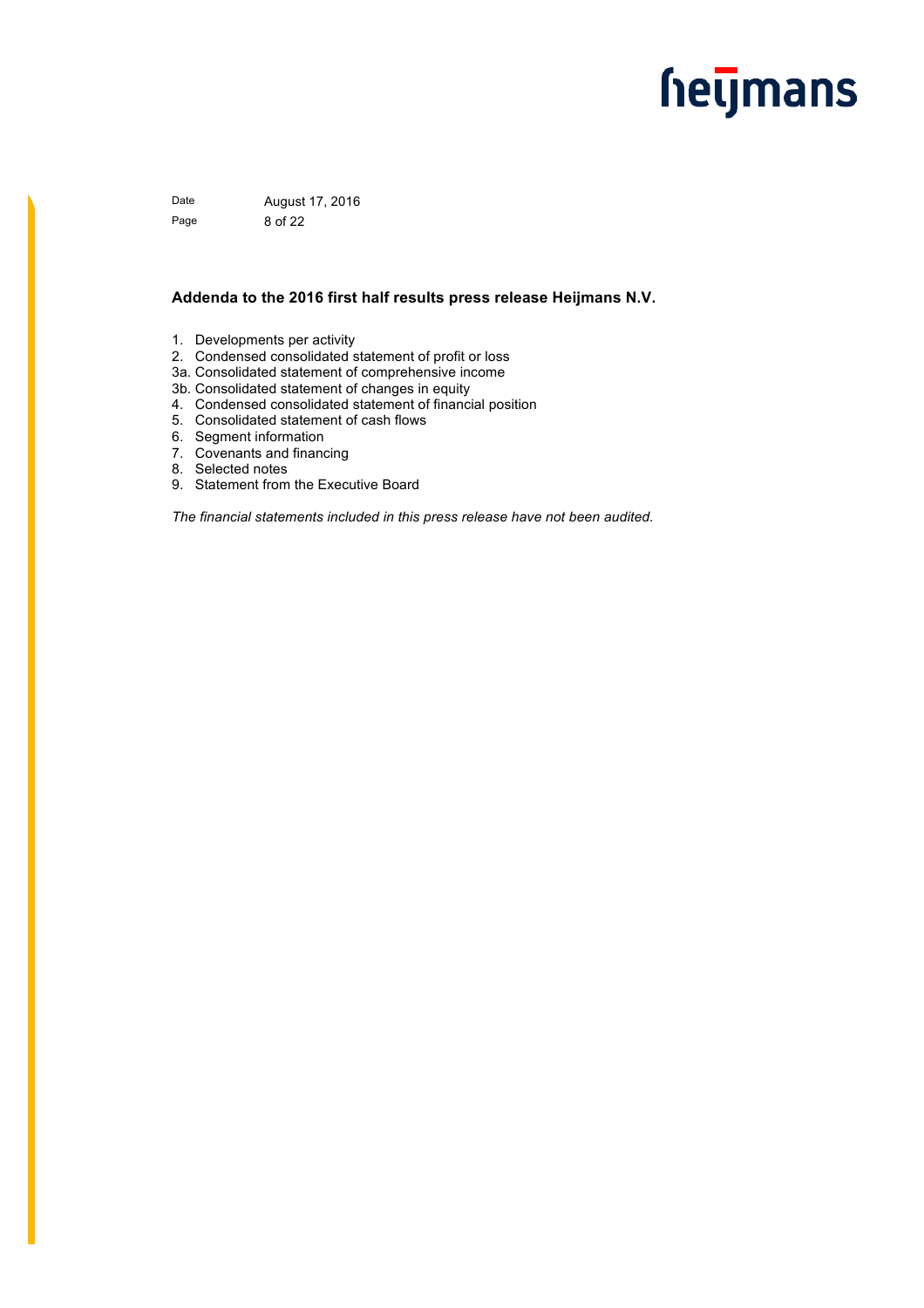Date **August 17, 2016** Page 9 of 22

#### **1. Developments per activity**

#### **Property Development and Residential Building**

The growth in the housing market, which has continued since the second half of 2014, started to level off in the first half of 2016. There is still a very high level of demand for houses, especially in the Randstad area and other large cities, but building production is clearly lagging demand. Attempts to launch (re)developments in certain locations are facing considerable obstacles. A lack of resources, frozen spatial planning procedures and increasing demand from building inspectorates are leading to delays in the development of these locations.

The sale of homes to private buyers is stabilising, while sales to investors are increasing. Dutch investors have more capital available and the need for investments is growing. Foreign investors are also focusing explicitly on the Dutch residential market, which is increasing the competition in that segment. Pricing in this market segment has improved considerably and projects generally have a healthy cash flow profile.

#### **Property development**

|                             |                     |                     |      | Variance  |
|-----------------------------|---------------------|---------------------|------|-----------|
| $x \in 1$ million           | H <sub>1</sub> 2016 | H <sub>1</sub> 2015 | 2015 | 2016-2015 |
| Revenues                    | 170                 | 126                 | 278  | 35%       |
| Underlying operating result | 6                   |                     |      |           |
| Underlying operating margin | 3.5%                | $3.2\%$             | 3.2% |           |
| Order book                  | 275                 | 280                 | 284  |           |

The number of homes sold was considerably higher in the first half of 2016, at 1,069, compared with 746 in the same period of 2015. The number of homes sold to private buyers remained stable (first half 2016: 569; first half of 2015: 565). Revenues also increased considerably to €170 million, compared to  $\epsilon$  126 million in the first half of 2015. The operating result in the first half of 2016 was higher at  $\epsilon$  6 million, compared to  $\epsilon$  4 million in the first half of 2015. The order book had declined slightly to € 275 million at the end of June 2016. The total investment obligations (conditional and unconditional) had increased to  $\epsilon$  219 million at the end of June 2016, from  $\epsilon$  212 million at yearend 2015. Only the conditional commitments, with limited cash impact, have increased.

In addition to large contracts covering large-scale projects, such as Hart van Zuid, Nieuw Kralingen and the agreements with Patrizia for De Leyweg in The Hague and with Vesteda for the development of a sub-section of Kanaleneiland in Utrecht, Heijmans has also won various smaller contracts. These include the development of the new village centre of Oud-Loosdrecht, with bars and restaurants, retail and around 40 homes, plus the contract with housing association Woonstichting Nijkerk for 54 homes. The redevelopment of the Eemskwartier neighbourhood in Groningen is progressing well.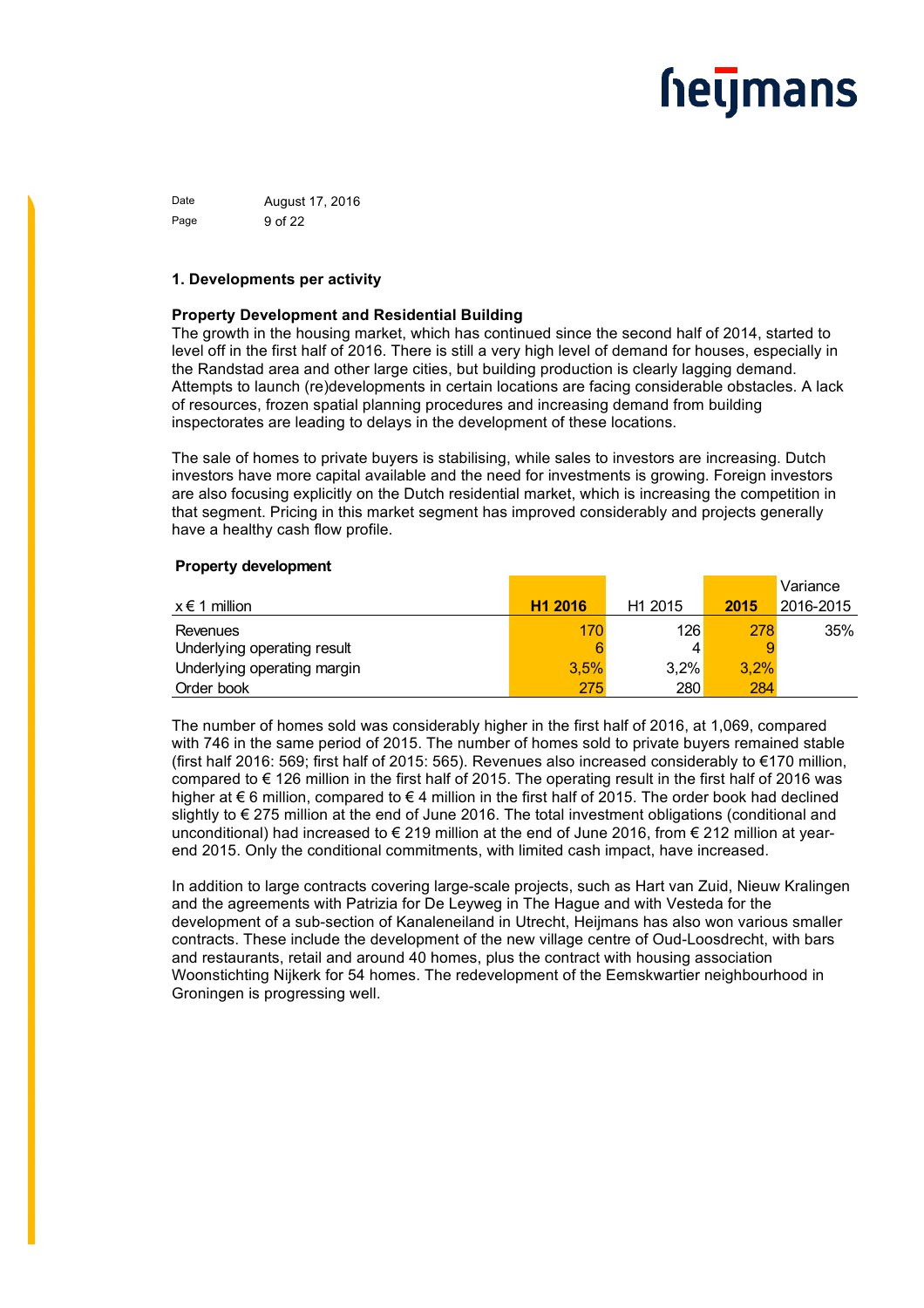Date **August 17, 2016** Page 10 of 22

#### **Residential - Netherlands**

|                             |                     |                     |      | Variance  |
|-----------------------------|---------------------|---------------------|------|-----------|
| $x \in 1$ million           | H <sub>1</sub> 2016 | H <sub>1</sub> 2015 | 2015 | 2016-2015 |
| Revenues                    | 152                 | 158                 | 295  | -4%       |
| Underlying operating result | c                   |                     |      |           |
| Underlying operating margin | 1,3%                | 1.9%                | 1,7% |           |
| Order book                  | 277                 | 270                 | 286  |           |

At Residential Building, revenues and result declined slightly compared to the same period of 2015. Revenues in the first half of 2016 were € 152 million (first half 2015: € 158 million), while the result amounted to € 2 million (first half 2015: € 3 million). The order book, at € 277 million, was slightly lower than at year-end 2015.

In the course of the spring, Heijmans signed two contracts with CBRE Global Investors for the construction of the first and second phases of the Grauwaart sub-section of Leidsche Rijn, Utrecht. The first half of 2016 saw the placement of the first Heijmans ONE homes, commissioned by the Wonen Limburg housing association. Heijmans has now received follow-up orders from Wonen Limburg and from the Huis & Erf housing association in Brabant. In April the transformation of the former Parool tower and the Trouw building in Amsterdam was completed, which also meant delivery of the new Student Hotel Amsterdam. The realisation of Wiener & Co in Amsterdam and Plein van Leiden are progressing according to plan.

#### **Residential - Belgium**

|                             |                     |                     |      | Variance  |
|-----------------------------|---------------------|---------------------|------|-----------|
| x € 1 million               | H <sub>1</sub> 2016 | H <sub>1</sub> 2015 | 2015 | 2016-2015 |
| Revenues                    | 56                  | 46                  | 92   | 22%       |
| Underlying operating result |                     |                     |      |           |
| Underlying operating margin | 0,0%                | 0,0%                | 1,1% |           |
| Order book                  | 109                 | 122                 | 135  |           |

The Belgian residential building activities recorded revenues of  $\epsilon$  56 million in the first half of 2016, up from € 46 million in the same period of 2015. The result was nil (first half of 2015: nil). The order book has declined since the end of 2015, to  $\epsilon$  109 million. In the municipality of Harelbeke, we are working on the redesign of the Markt square and the surrounding buildings. The construction of the Elisabeth Center Antwerp concert hall and the realisation of the Meulewater area in Wondelgem near Ghent are progressing well.

#### **Non-residential**

|                             |                     |                     |         | Variance  |
|-----------------------------|---------------------|---------------------|---------|-----------|
| $x \in 1$ million           | H <sub>1</sub> 2016 | H <sub>1</sub> 2015 | 2015    | 2016-2015 |
| Revenues                    | 162                 | 220                 | 421     | $-26%$    |
| Underlying operating result |                     | -2                  |         |           |
| Underlying operating margin | $0.0\%$             | $-0.9%$             | $0.0\%$ |           |
| Order book                  | 825                 | 549                 | 517     |           |

Non-Residential recorded revenues of € 162 million in the first half of 2016, down from € 220 million in the first half of 2015. The result for the first half of 2016 was nil (first half 2015: € 2 million negative). The positive performance at Services (particularly in the maintenance and management of technical installations) continued in the period under review. The Non-Residential order book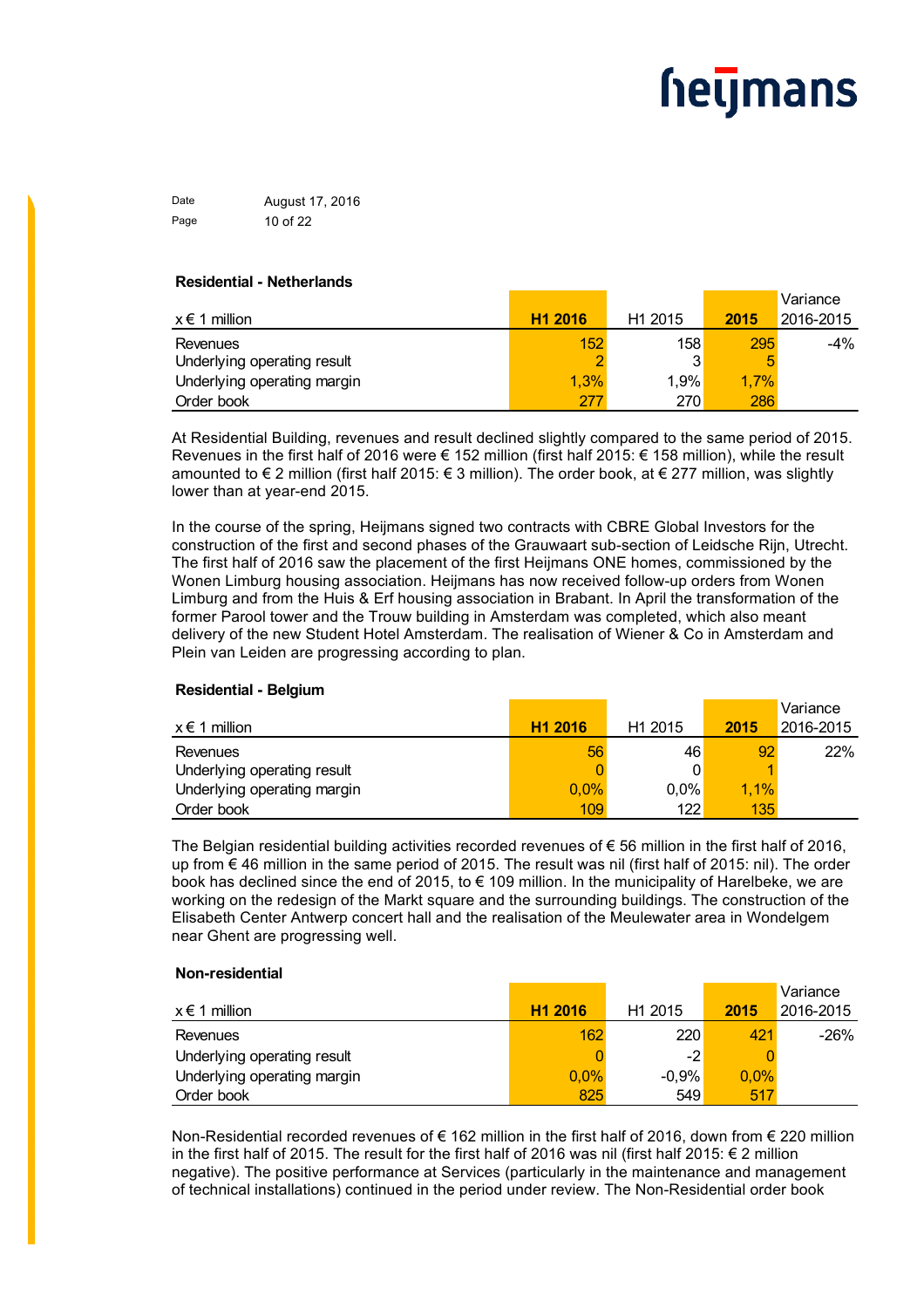Date **August 17, 2016** Page 11 of 22

increased strongly to € 825 million. The increase mainly resulted from two new projects Heijmans won: the development of Hart van Zuid in Rotterdam and the participation in the consortium New Amsterdam Court House (NACH) which is realising the new court house in Amsterdam. Both projects are being realised in a public-private partnership and also include long-term maintenance and management contracts.

With the Rotterdam port company Havenbedrijf Rotterdam acting as principal, Heijmans is renovating the outer shell of five listed buildings, historic quarantine buildings, in the Heijplaat neighbourhood of Rotterdam. In Amsterdam, the renovation and expansion of the former Shell laboratory as new accommodation for the Amsterdam art college (AHK) has been delivered and officially opened. Heijmans was responsible for the demolition, renovation, new build and installation activities in the building. Non-Residential is heavily engaged in the maintenance and management of previously completed construction works in various projects, such as the Timmerhuis in Rotterdam, the National Military Museum in Soesterberg and the Security and Justice Ministry and the Ministry of the Interior and Kingdom Relations in The Hague.

#### **Infra**

#### **Infra - Netherlands**

|                                         |                     |                                                             |              | Variance  |
|-----------------------------------------|---------------------|-------------------------------------------------------------|--------------|-----------|
| $x \in 1$ million                       | H <sub>1</sub> 2016 | H <sub>1</sub> 2015                                         | 2015         | 2016-2015 |
| Revenues<br>Underlying operating result | 329<br>$-15$        | 306<br>$-15$ <sup><math>\overline{\phantom{a}}</math></sup> | 690<br>$-26$ | 8%        |
| Underlying operating margin             | $-4.6%$             | $-4.9\%$                                                    | $-3.8%$      |           |
| Order book                              | 787                 | 879                                                         | 834          |           |

The Dutch infra activities booked higher revenues of  $\epsilon$  329 million in the first half of 2016 (first half 2015: € 306 million). The vast majority of the Dutch infra projects is performing as planned, but this could not prevent losses on a number of larger, previously acquired projects from, negatively impacting the overall result. The result amounted to  $\epsilon$  15 million negative and remained at the same level as in the same period of 2015 (first half 2015: € 15 million negative). The order book stood at € 787 million at the end of June 2016, a decline when compared to year-end 2015. Heijmans is being very selective in the acquisition of new contracts and these are showing an improved market potential.

The strategic plan 2016-2018 for the Dutch infra activities is focused on the controlled completion of loss-making projects, consistent continuation of previously launched measures and a tightened focus on market and clients with a healthy margin potential, plus an organisation and culture that facilitate the execution of that strategy.

In the spring of 2016, Heijmans won the contract for the construction of a new viaduct on the A1 motorway near the Beekbergen junction and for the widening of the A1 between Apeldoorn-Zuid and the junction. In May, we saw the start-up of the second and final construction phase of the the project Ontsluiting (accessibility) Bio Science Park (OBSP) in Leiden. Heijmans also officially launched the project to improve the Waddenzeedijk in Friesland, which includes the use of the innovative dyke facings material Elastocoast. The Parallelstructuur A12 project, reached a key milestone with the placement of the movable bridge component of the new bascule bridge across the Gouwe in Waddinxveen. The project Ruimte voor de Lek (space for the (river) Lek) was officially delivered in May. At the end of June, the work on the widening of the A12 Veenendaal-Ede-Grijsoord was completed on schedule. The widening of the A9 motorway near Gaasperdammerweg in Amsterdam is progressing well.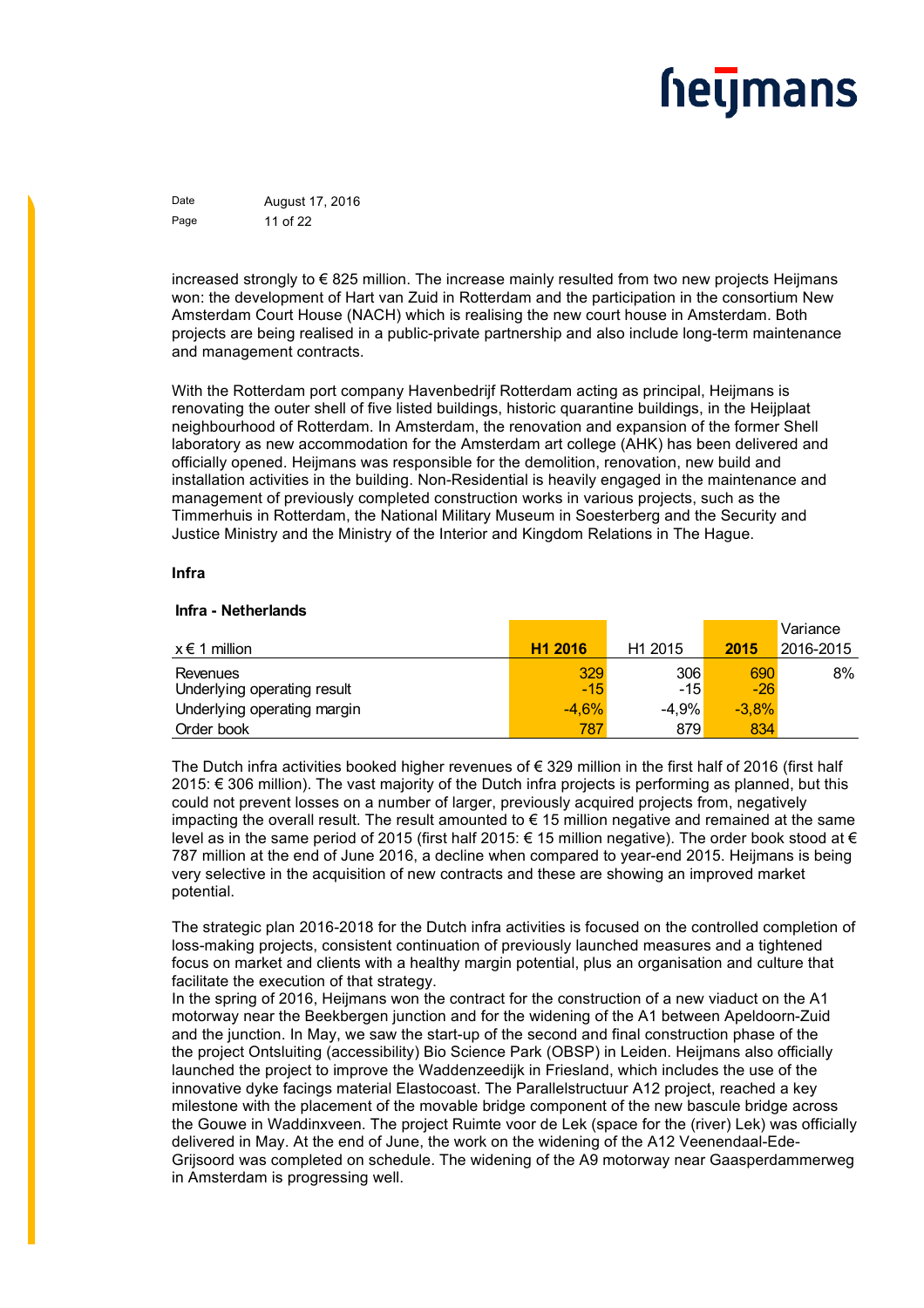Date **August 17, 2016** Page 12 of 22

In terms of innovations, Heijmans launched the first BikeScout pilot in Eindhoven. This is an intelligent system that warns drivers of approaching cyclists using sensor technology. Commissioned by the department of public works (Rijkswaterstaat), Heijmans applied an innovative road surface rejuvenation product for the first time on a large scale on the A27 motorway, which should extend the life of the asphalt by four to five years.

#### **Infra - Belgium**

|                             |                     |                     |      | Variance  |
|-----------------------------|---------------------|---------------------|------|-----------|
| $x \in 1$ million           | H <sub>1</sub> 2016 | H <sub>1</sub> 2015 | 2015 | 2016-2015 |
| Revenues                    | 58                  | 57                  | 116  | 2%        |
| Underlying operating result | 4                   |                     |      |           |
| Underlying operating margin | 6.9%                | 5.3%                | 6.0% |           |
| Order book                  | 142                 | 103                 | 135  |           |

The Belgian Infra activities recorded revenues of € 58 million in the first half of 2016, comparable to the same period of 2015 (first half 2015: € 57 million). The result improved slightly to € 4 million (first half 2015: € 3 million). The order book had increased to € 142 million at end-June 2016. The reconstruction of the N9 in Ghent, including the renovation of drinking water pipes and renewal of the sewage pipes, is still ongoing. In Belgium Heijmans is involved in long-term maintenance in a number of projects, such as the installations of the Liefkenshoek railway connection, the R4 near Ghent and the maintenance of roads, bicycle paths, green zones and a tram/bus lane that is part of the Antwerp light rail project Brabo I.

#### **Infra - Germany**

|                             |                     |                     |      | Variance  |
|-----------------------------|---------------------|---------------------|------|-----------|
| $x \in 1$ million           | H <sub>1</sub> 2016 | H <sub>1</sub> 2015 | 2015 | 2016-2015 |
| Revenues                    | 126                 | 126                 | 319  | $0\%$     |
| Underlying operating result | 3                   |                     |      |           |
| Underlying operating margin | 2,4%                | $0.8\%$             | 2.2% |           |
| Order book                  | 178                 | 238                 | 155  |           |

The joint revenues of the German activities, at  $\epsilon$  126 million, remained unchanged from the revenues recorded in the first half of 2015. The result was higher at  $\epsilon$  3 million (first half 2015: € 1 million), driven by the improved results at Franki. The order book amounted to € 178 million at end-June 2016, an increase when compared to year-end 2015. Oevermann delivered the new shopping centre Mercaden Dorsten in the spring of 2016. The realisation of the residential area Erpho Bogen, with over 200 homes, in Munster is ongoing. Franki started work on the A7 tunnel near Hamburg-Stellingen in April.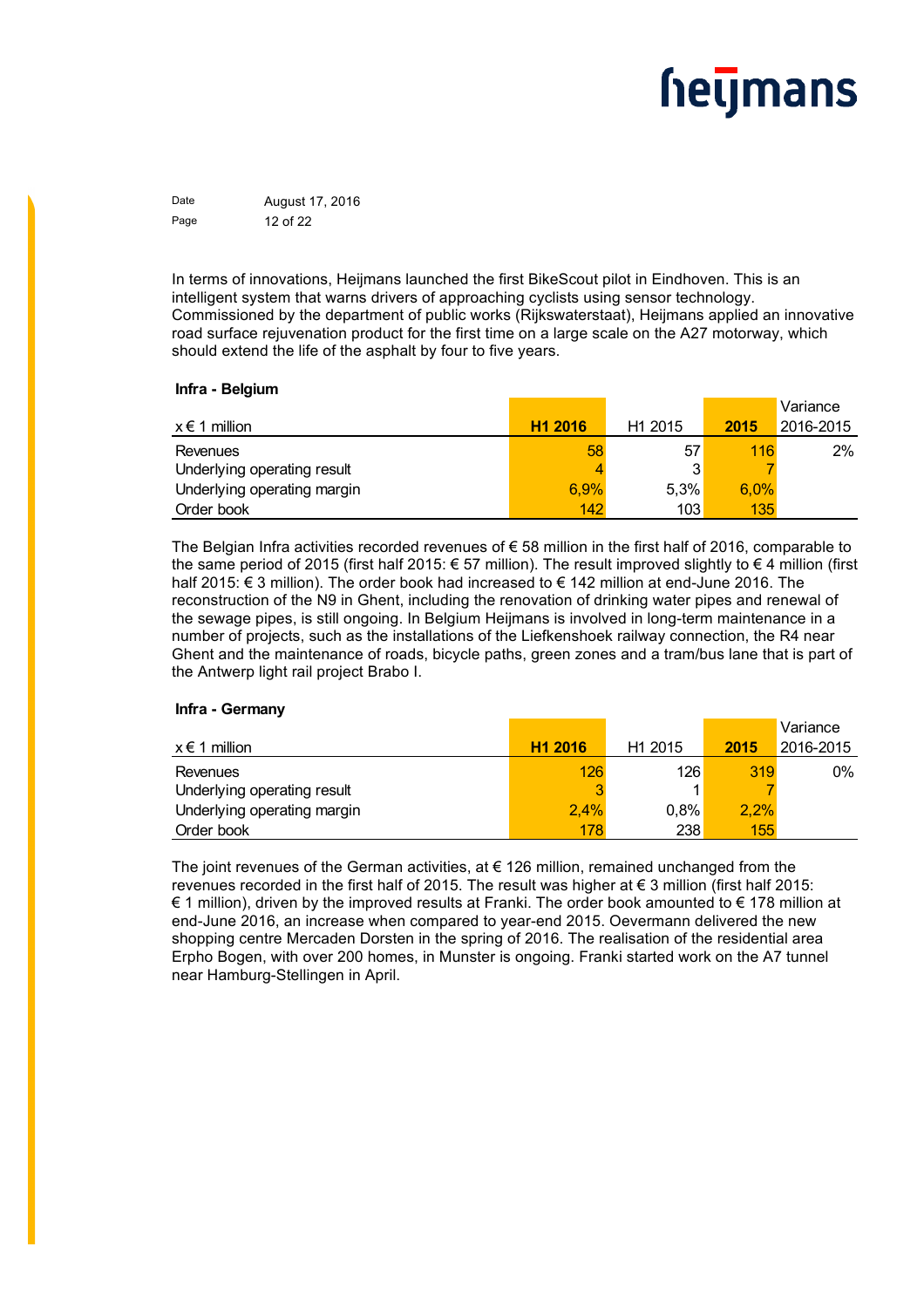Date **August 17, 2016** Page 13 of 22

#### **2. Condensed consolidated statement of profit or loss**

x € 1 million

|                                                                                   | <b>Six months to</b><br>30 June 2016 | Six months to<br>30 June 2015 | Full 2015  |
|-----------------------------------------------------------------------------------|--------------------------------------|-------------------------------|------------|
| Revenues                                                                          | 946                                  | 922                           | 1.979      |
| Gross profit                                                                      | 69                                   | 79                            | 157        |
| <b>Operating result</b>                                                           | $-15$                                | $-16$                         | $-29$      |
| Financial income and expenses<br>Share of profit of joint ventures and associates | $-3$<br>4                            | -3                            | $-10$<br>9 |
| Result before tax                                                                 | $-14$                                | $-17$                         | $-30$      |
| Income tax                                                                        | $\overline{2}$                       |                               | 3          |
| Result after tax                                                                  | $-12$                                | $-15$                         | $-27$      |
| Earnings per share (in $\xi$ ):                                                   |                                      |                               |            |
| Basic earnings per share                                                          | $-0,57$                              | $-0,76$                       | $-1,32$    |
| Diluted earnings per share                                                        | $-0.57$                              | $-0,76$                       | $-1,32$    |

The result after tax is entirely attributable to shareholders.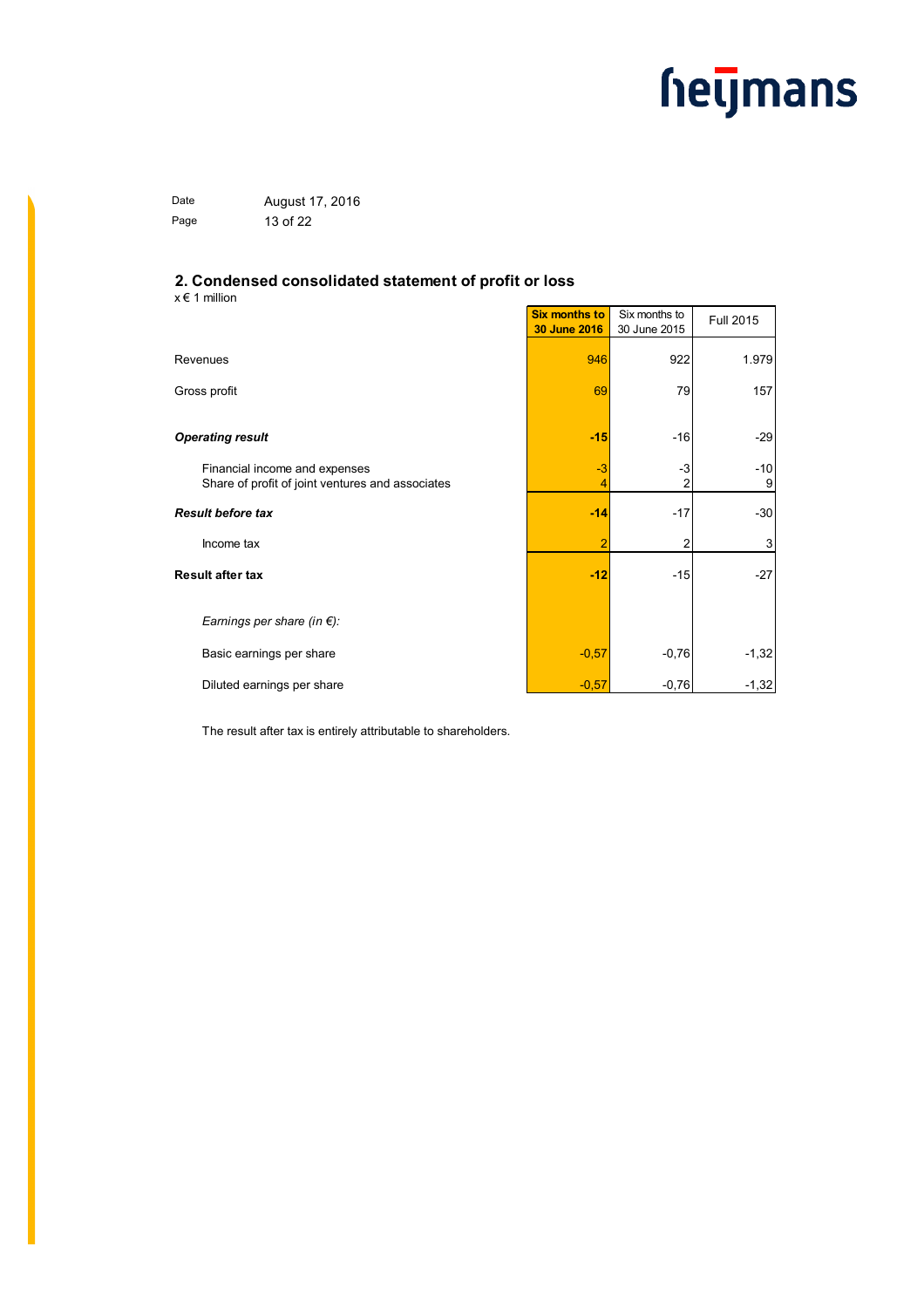Date **August 17, 2016** Page 14 of 22

### **3a. Consolidated statement of comprehensive income** x € 1 million

|                                                                                                           | <b>Six months to</b><br>30 June 2016 | Six months to<br>30 June 2015 | Full Year<br>2015 |       |
|-----------------------------------------------------------------------------------------------------------|--------------------------------------|-------------------------------|-------------------|-------|
| Result after tax                                                                                          | $-12$                                | $-15$                         | $-27$             |       |
| Other comprehensive income that is never reclassified to the statement of<br>profit or loss:              |                                      |                               |                   |       |
| Changes in actuarial results on defined benefit plans                                                     | $-12$                                | 12                            | 17                |       |
| Tax-effect of other comprehensive income that is never reclassified to<br>the statement of profit or loss | 3                                    | $-3$                          |                   |       |
| Other comprehensive income (after tax)                                                                    | $-9$                                 | 9                             | 13                |       |
| Total comprehensive income                                                                                | $-21$                                |                               | $-6$              | $-14$ |

The entire comprehensive income is fully attributable to the shareholders.

#### **3 b. Consolidated statement of changes in equity**

| 2016                                                          | Paid-up and<br>called-up<br>share capital | premium<br>reserve | Share Reserve for<br>actuarial<br>results | <b>Hedging</b><br>reserve | <b>Retained</b><br>earnings | <b>Result for</b><br>the year<br>after tax | <b>Total</b><br>equity |
|---------------------------------------------------------------|-------------------------------------------|--------------------|-------------------------------------------|---------------------------|-----------------------------|--------------------------------------------|------------------------|
| Balance at 1 January 2016                                     | 6                                         | 243                | $-15$                                     | $\overline{0}$            | 59                          | $-27$                                      | 266                    |
| Result after tax                                              |                                           |                    |                                           |                           |                             | $-12$                                      | $-12$                  |
| Other comprehensive income                                    |                                           |                    | $-9$                                      | $\overline{0}$            |                             |                                            | $-9$                   |
| Comprehensive income for the reporting period                 | $\sim$                                    | $\sim$             | $-9$                                      | $\overline{0}$            | $\sim$                      | $-12$                                      | $-21$                  |
| Result appropriation 2015<br>Transferred to retained earnings |                                           |                    |                                           |                           | $-27$                       | 27                                         | $\mathbf{0}$           |
| Balance at 30 June 2016                                       | 6                                         | 243                | $-24$                                     | $\bf{0}$                  | 32                          | $-12$                                      | 245                    |

| 2015                                                          | Paid-up and<br>called-up<br>share capital | premium<br>reserve | Share Reserve for<br>actuarial<br>results | Hedging<br>reserve | Retained<br>earnings | Result for<br>the year<br>after tax | Total<br>equity |
|---------------------------------------------------------------|-------------------------------------------|--------------------|-------------------------------------------|--------------------|----------------------|-------------------------------------|-----------------|
| Balance at 1 January 2015                                     | 6                                         | 222                | $-27$                                     | 0                  | 105                  | $-47$                               | 259             |
| Result after tax                                              |                                           |                    |                                           |                    |                      | $-15$                               | $-15$           |
| Other comprehensive income                                    |                                           |                    | 9                                         | 0                  |                      |                                     | 9               |
| Comprehensive income for the reporting period                 | $\overline{\phantom{a}}$                  | ٠                  | 9                                         | 0                  | $\sim$               | $-15$                               | -6              |
| Share issue                                                   |                                           | 20                 |                                           |                    |                      |                                     | 21              |
| Result appropriation 2014<br>Transferred to retained earnings |                                           |                    |                                           |                    | $-47$                | 47                                  | 0               |
| Balance at 30 June 2015                                       |                                           | 242                | $-18$                                     | 0                  | 58                   | $-15$                               | 274             |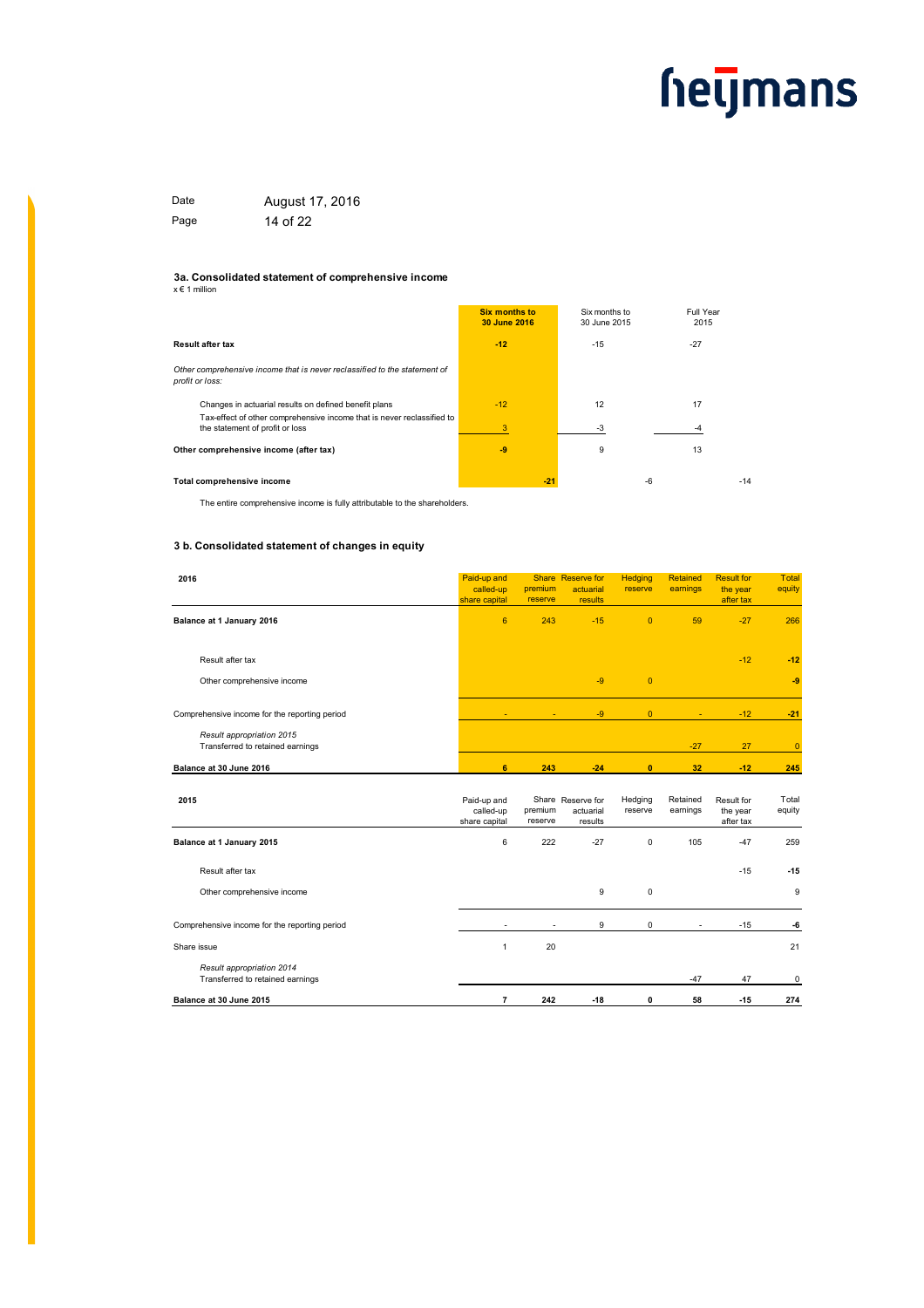Date **August 17, 2016** Page 15 of 22

#### **4. Condensed consolidated statement of financial position**

 $x \in 1$  million

| <b>Assets</b>                                                  | 30 June 2016 | 31 December 2015 | 30 June 2015 |
|----------------------------------------------------------------|--------------|------------------|--------------|
| Non-current assets                                             |              |                  |              |
| Property, plant and equipment                                  | 87           | 90               | 90           |
| Intangible assets                                              | 112          | 112              | 113          |
| Joint ventures and associates                                  | 77           | 77               | 74           |
| Other fixed assets                                             | 98           | 101              | 93           |
|                                                                | 374          | 380              | 370          |
| <b>Current assets</b>                                          |              |                  |              |
| Strategic land portfolio                                       | 162          | 172              | 185          |
| Residential properties in preparation or under construction    | 58           | 76               | 87           |
| Other inventory                                                | 17           | 18               | 20           |
| Work in progress                                               | 153          | 152              | 149          |
| Trade and other receivables                                    | 313          | 267              | 294          |
| Cash and cash equivalents                                      | 78           | 125              | 65           |
|                                                                | 781          | 810              | 800          |
|                                                                |              |                  |              |
| <b>Total assets</b>                                            | 1.155        | 1.190            | 1.170        |
| <b>Equity and liabilities</b>                                  | 30 June 2016 | 31 December 2015 | 30 June 2015 |
|                                                                |              |                  |              |
| Equity                                                         | 245          | 266              | 274          |
| <b>Non-current liabilities</b>                                 |              |                  |              |
| Interest-bearing <sup>1</sup>                                  | 134          | 103              | 155          |
| Non-interest-bearing                                           | 32           | 32               | 35           |
|                                                                |              |                  |              |
|                                                                | 166          | 135              | 190          |
| <b>Current liabilities</b>                                     |              |                  |              |
| Interest-bearing loans and other current financing liabilities | 21           | 32               | 18           |
| Trade and other payables                                       | 566          | 580              | 563          |
| Work in progress                                               | 134          | 148              | 95           |
| Other                                                          | 23           | 29               | 30           |
|                                                                |              |                  |              |
|                                                                | 744          | 789              | 706          |
| <b>Total equity and liabilities</b>                            | 1.155        | 1.190            | 1.170        |
|                                                                |              |                  |              |
| Solvancy rate based on guarantee capital <sup>2</sup>          | 25%          | 26%              | 29%          |
| Net debt <sup>3</sup>                                          | 77           | 10               | 108          |

1. Non-current interest-bearing liabilities includes € 45 million cumulative preference shares (as per 30 June 2015 € 66 million).

2. Guarantee capital is defined as equity plus cumulative preference shares.

3. Net debt is defined as interest-bearing liabilities minus cash and cash equivalents.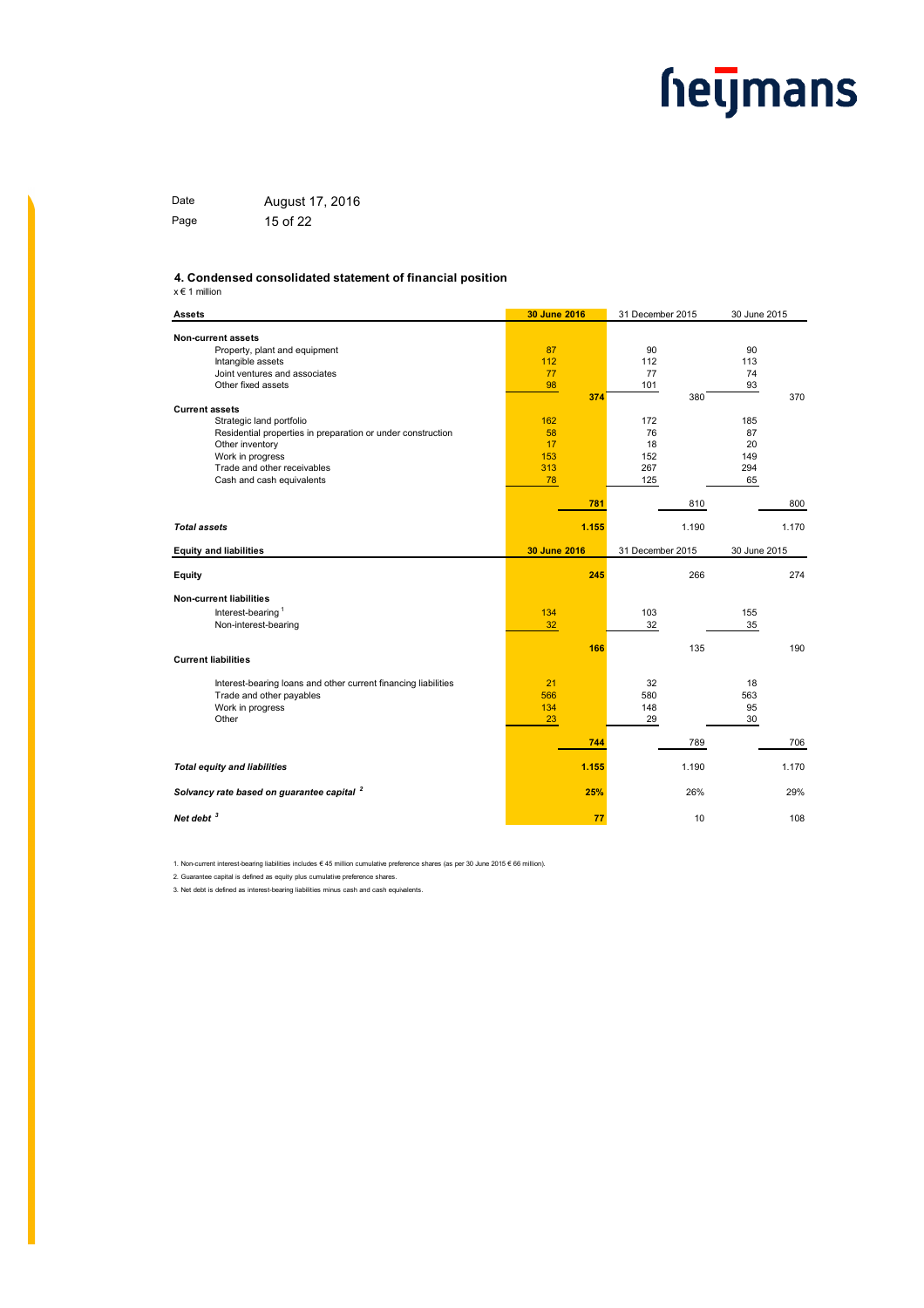Date **August 17, 2016** Page 16 of 22

#### **5. Condensed consolidated statement of cash flow**

indirect method

| $(x \in 1$ million)                                                                              | <b>YTD June 2016</b> | YTD June 2015 | FY 2015     |
|--------------------------------------------------------------------------------------------------|----------------------|---------------|-------------|
| Operating result<br>Adjustments for:                                                             | $-15$                | $-16$         | $-29$       |
| Depreciation of property, plant and equipment                                                    | 9                    | 9             | 18          |
| Amortisation of intangible assets                                                                | $\overline{1}$       |               | 2           |
| Adjustment of valuation of property investments and land portfolios,<br>excluding joint ventures | 1                    | 1             | 11          |
| Change in work in progress                                                                       | $-15$                | $-71$         | $-21$       |
| Change in other working capital                                                                  | $-36$                | $-11$         | 46          |
| Change in non-current provisions                                                                 | $-1$                 | $-2$          | $-7$        |
| Cash flow from operating activities before interest and tax                                      | $-56$                | $-89$         | 20          |
| Interest paid/received                                                                           | $-6$                 | $-7$          | $-11$       |
| Tax expense paid                                                                                 | -4                   | 0             | $\mathbf 0$ |
| Cash flow from operating activities                                                              | $-66$                | $-96$         | 9           |
| Cash flow from investment activities                                                             | $-2$                 | $-2$          | -9          |
| Cash flow from financing activities                                                              | 21                   | 89            | 51          |
| Net cash flow in the period                                                                      | $-47$                | -9            | 51          |
| Cash and cash equivalents at 1 January                                                           | 125                  | 74            | 74          |
| Cash and cash equivalents at the end of the period                                               | 78                   | 65            | 125         |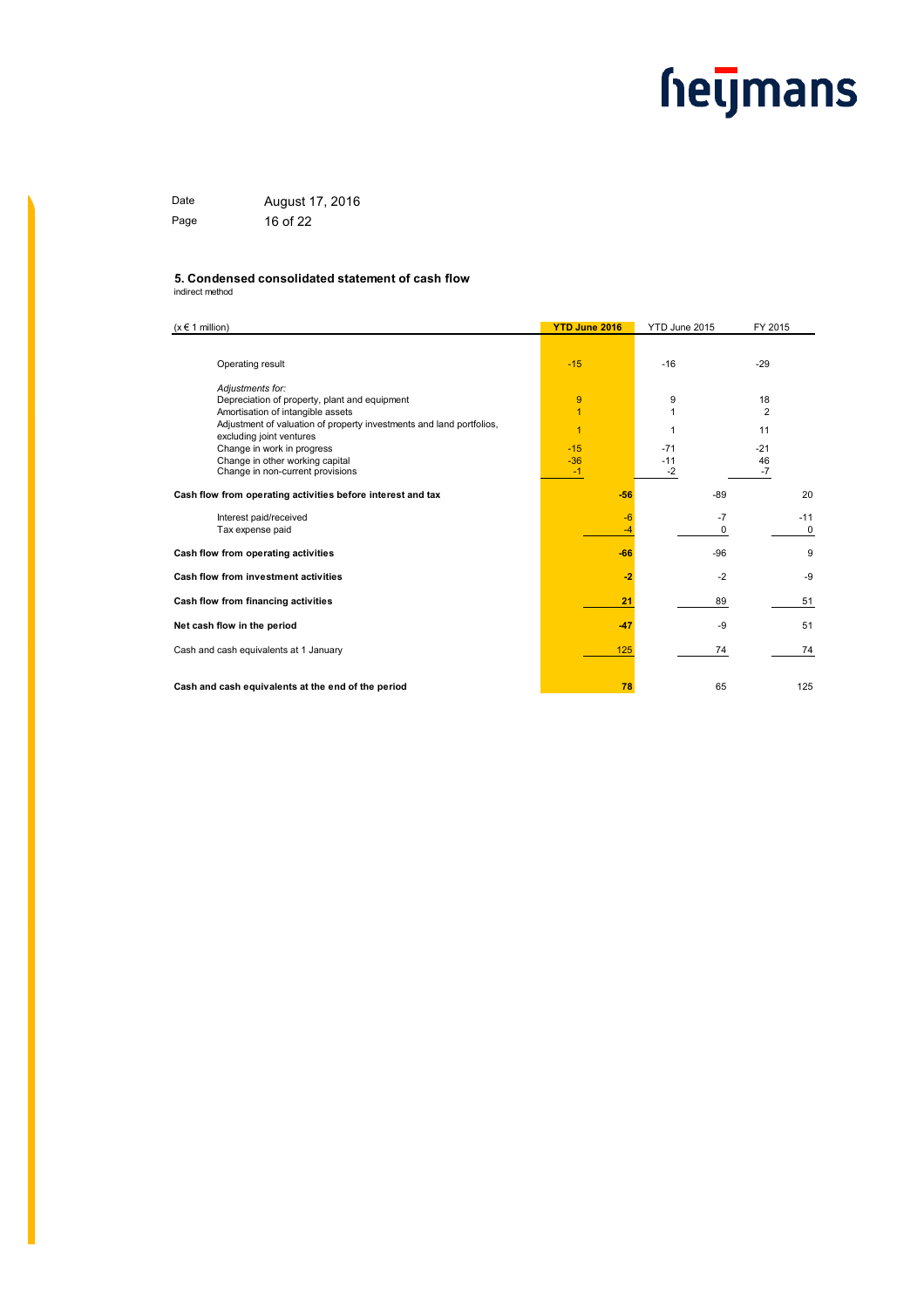Date **August 17, 2016** Page 17 of 22

**6. Segment information Summary statement of profit or loss by business segment**

| $x \in 1$ million                                              | Property<br><b>Development</b> | <b>Residential</b><br><b>Building</b> | Non-<br>residential | <b>Infra</b> | Other | <b>Eliminations</b> | <b>Total</b>            |
|----------------------------------------------------------------|--------------------------------|---------------------------------------|---------------------|--------------|-------|---------------------|-------------------------|
| 1st half 2016                                                  |                                |                                       |                     |              |       |                     |                         |
| Third parties                                                  | 170                            | 122                                   | 149                 | 505          |       |                     | 946                     |
| Intercompany                                                   |                                | 86                                    | 13                  | 8            | 37    | $-144$              | $\mathbf{0}$            |
| <b>Total Revenue</b>                                           | 170                            | 208                                   | 162                 | 513          | 37    | $-144$              | 946                     |
| Operating result                                               |                                | $\overline{2}$                        | $\overline{0}$      | $-13$        | $-8$  |                     | $-15$                   |
| Net financing costs<br>Result of joint ventures and associates |                                |                                       |                     |              |       |                     | $-3$<br>4               |
| Result before tax<br>Tax result                                |                                |                                       |                     |              |       |                     | $-14$<br>$\overline{2}$ |
| Result after tax                                               |                                |                                       |                     |              |       |                     | $-12$                   |
| Operating result as percentage of revenues                     | 2,4%                           | 1,0%                                  | 0.0%                | $-2,5%$      | ٠     |                     | $-1,6%$                 |

| $x \in 1$ million                                              | Property    | Residential | Non-        | Infra   | Other | Eliminations | Total                   |
|----------------------------------------------------------------|-------------|-------------|-------------|---------|-------|--------------|-------------------------|
|                                                                | Development | Building    | residential |         |       |              |                         |
| 1st half 2015                                                  |             |             |             |         |       |              |                         |
| Third parties                                                  | 126         | 125         | 199         | 472     | 0     |              | 922                     |
| Intercompany                                                   |             | 79          | 21          | 17      | 40    | $-157$       | 0                       |
| <b>Total Revenue</b>                                           | 126         | 204         | 220         | 489     | 40    | $-157$       | 922                     |
| Operating result                                               |             | 3           | $-2$        | $-13$   | $-5$  |              | $-16$                   |
| Net financing costs<br>Result of joint ventures and associates |             |             |             |         |       |              | $-3$<br>2               |
| Result before tax<br>Tax result                                |             |             |             |         |       |              | $-17$<br>$\overline{2}$ |
| Result after tax                                               |             |             |             |         |       |              | $-15$                   |
| Operating result as percentage of revenues                     | 0,8%        | 1,5%        | $-0.9%$     | $-2.7%$ | ٠     |              | $-1,7%$                 |

#### **Underlying operating result by business segment**

| In $\epsilon$ millions             | Property           | <b>Residential</b> | Non-        |       |       |              |
|------------------------------------|--------------------|--------------------|-------------|-------|-------|--------------|
|                                    | <b>Development</b> | <b>Building</b>    | residential | Infra | Other | <b>Total</b> |
| 1st half 2016                      |                    |                    |             |       |       |              |
| <b>Underlying operating result</b> | 6                  |                    |             | -8    | -7    |              |
| Operating result of joint ventures | 47                 |                    |             | -4    |       | $-5$         |
| Write-downs of property            | 41                 |                    |             |       |       | $-1$         |
| Restructuring costs                |                    |                    |             | ÷     | æ     |              |
| Total exceptional items            | $-2$               |                    |             | $-5$  | $-1$  | $-8$         |
| <b>Operating result</b>            |                    |                    |             | $-13$ | $-8$  | $-15$        |

| In $\epsilon$ millions             | Property<br>Development | Residential<br>Building | Non-<br>residential | Infra | Other | Total |
|------------------------------------|-------------------------|-------------------------|---------------------|-------|-------|-------|
| 1st half 2015                      |                         |                         |                     |       |       |       |
| Underlying operating result        |                         |                         | -2                  | $-11$ | -5    | $-11$ |
| Operating result of joint ventures | $-2$                    |                         |                     | $-2$  | 0     | $-4$  |
| Write-downs of property            | ۰                       |                         |                     |       |       | $-1$  |
| Restructuring costs                |                         |                         |                     |       |       | 0     |
| Total exceptional items            | $-3$                    |                         |                     | $-2$  |       | $-5$  |
| <b>Operating result</b>            |                         |                         |                     | $-13$ | -51   | $-16$ |

By underlying operating result, the Group means the operating result adjusted for the operating result of joint ventures, write-downs of<br>investment properties and strategic land portfolios and reorganisation costs, impairm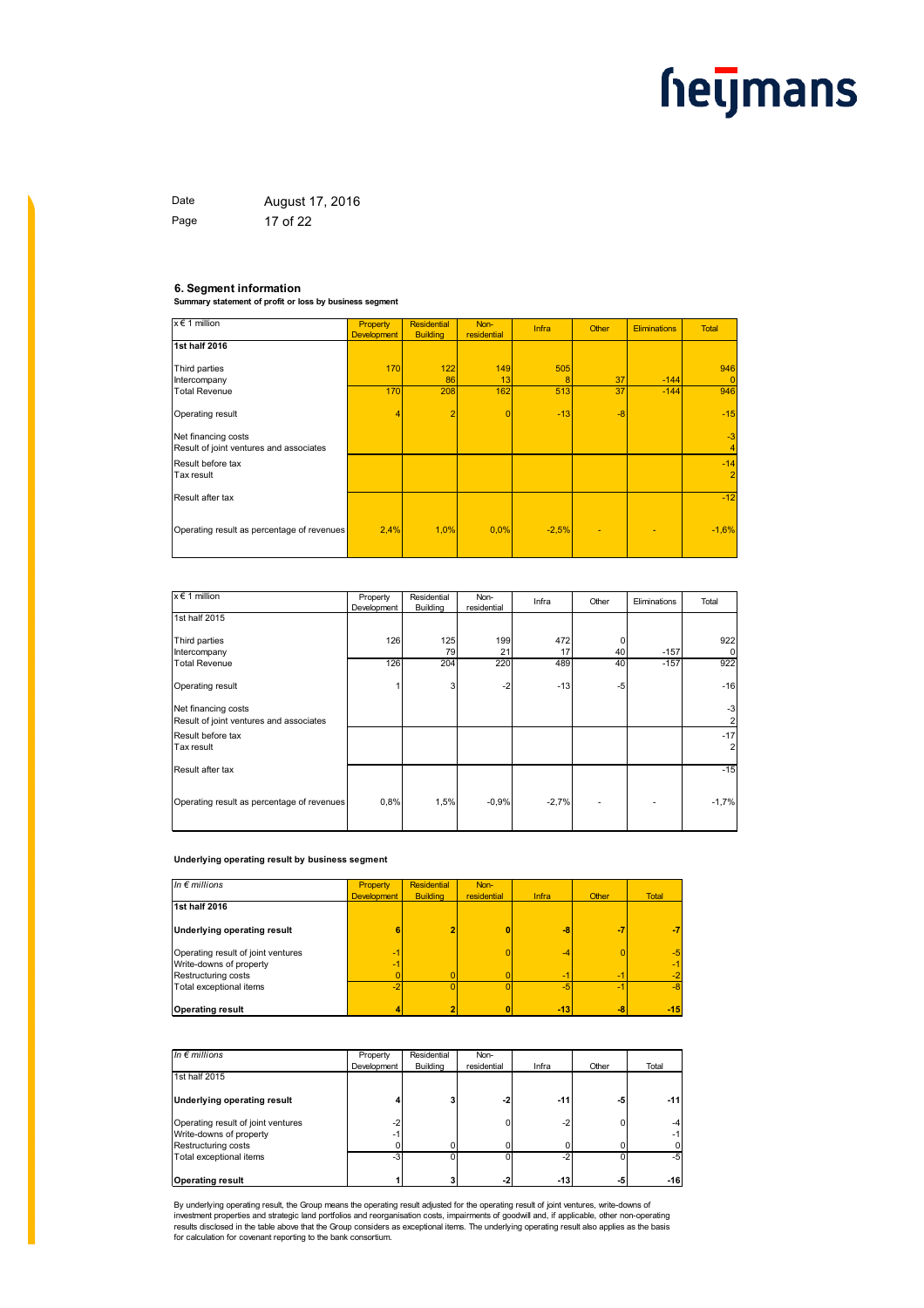Date **August 17, 2016** Page 18 of 22

#### **Condensed balance sheet by segment**

| Property<br><b>Development</b> | Residential<br><b>Building</b> | Non-<br>residential | Infra | Other | Eliminations | <b>Total</b> |
|--------------------------------|--------------------------------|---------------------|-------|-------|--------------|--------------|
|                                |                                |                     |       |       |              |              |
| 405                            | 138                            | 155                 | 576   | 668   | $-832$       | 1.110        |
|                                |                                |                     |       |       |              | 45           |
| 405                            | 138                            | 155                 | 576   |       | $-832$       | 1.155        |
| 58                             | 126                            | 96                  | 390   | 48    | $-23$        | 695          |
|                                |                                |                     |       |       |              | 215          |
| 58                             | 126                            | 96                  | 390   |       | $-23$        | 910          |
|                                |                                |                     |       |       |              | 245          |
|                                |                                |                     |       |       |              | 1.155        |
|                                |                                |                     |       |       |              | 668<br>48    |

| In $\epsilon$ millions               | Property<br>Development | Residential<br><b>Building</b> | Non-<br>residential | Infra | Other | Eliminations | Total       |
|--------------------------------------|-------------------------|--------------------------------|---------------------|-------|-------|--------------|-------------|
| 31 December 2015                     |                         |                                |                     |       |       |              |             |
| Assets<br>Not allocated              | 393                     | 135                            | 121                 | 578   | 775   | $-847$       | 1.155<br>35 |
| <b>Totaal assets</b>                 | 393                     | 135                            | 121                 | 578   | 775   | $-847$       | 1.190       |
| Liabilities<br>Not allocated         | 58                      | 122                            | 107                 | 424   | 40    | $-29$        | 722<br>202  |
| <b>Total liabilities</b>             | 58                      | 122                            | 107                 | 424   | 40    | $-29$        | 924         |
| Equity                               |                         |                                |                     |       |       |              | 266         |
| <b>Totaal equity and liabilities</b> |                         |                                |                     |       |       |              | 1.190       |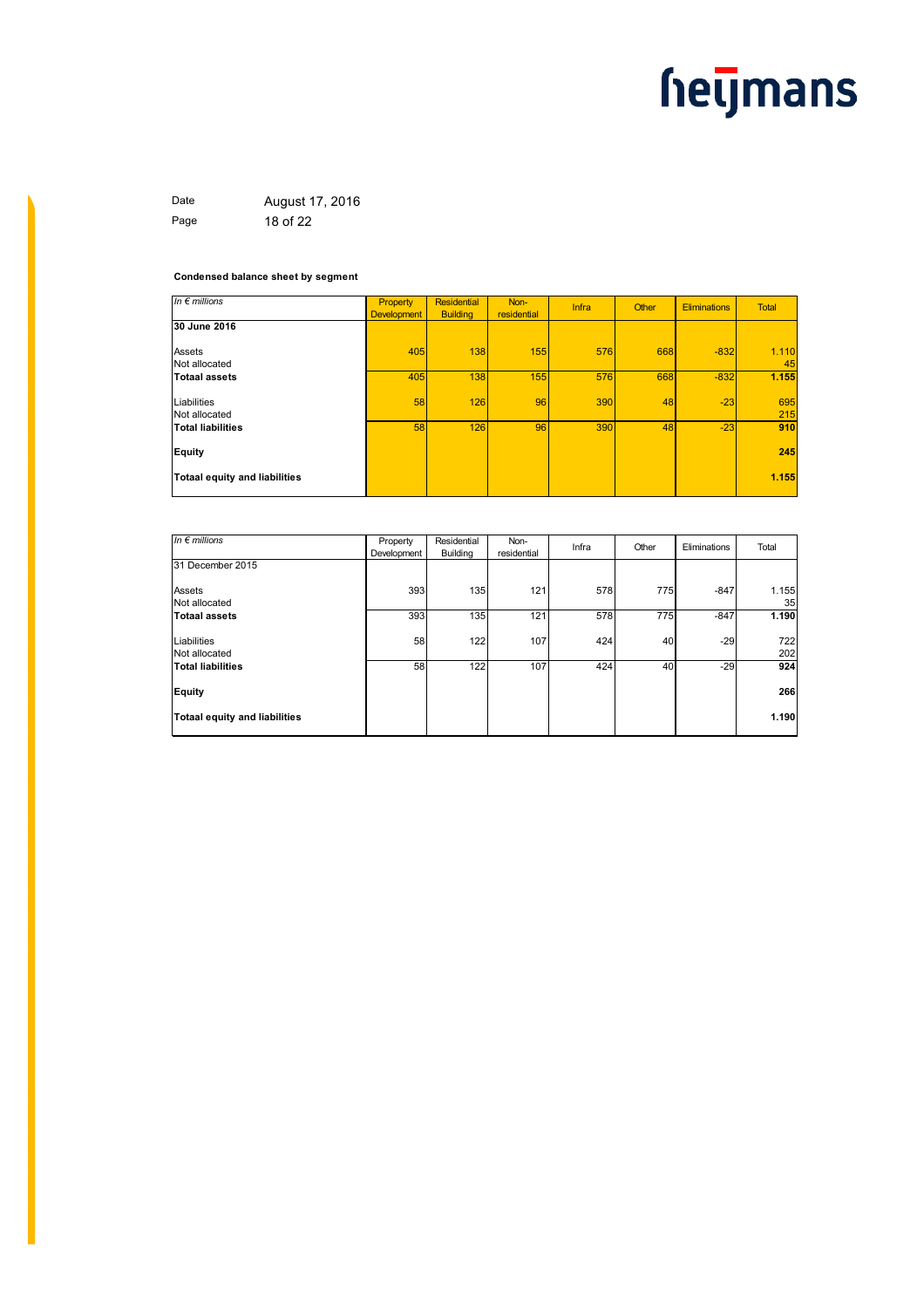Date **August 17, 2016** Page 19 of 22

### **7. Covenants and financing**

| Amounts $x \in 1$ million                              | <b>2016 MY</b> |         | 2015 FY 2015 MY |
|--------------------------------------------------------|----------------|---------|-----------------|
|                                                        |                |         |                 |
| Interest bearing debt                                  | 155,5          | 135,1   | 173,4           |
| Minus: cash and cash equivalents                       | 78,1           | 125,4   | 65,5            |
| Net debt                                               | 77,5           | 9,7     | 107,9           |
| Adjustments:                                           |                |         |                 |
| Net debt Joint Ventures                                | 88,8           | 75,5    | 70,7            |
| Net debt non recourse project finance                  | $-78,8$        | $-80,8$ | $-61,3$         |
| Cumulative preference shares B                         | $-45,1$        | $-45,1$ | $-66,1$         |
| Other                                                  | $-5,4$         | $-4,0$  | 0,9             |
| Net debt covenants (A)                                 | 36,9           | $-44,7$ | 52,1            |
|                                                        |                |         |                 |
| Underlying operating result (including joint ventures) | $-1,5$         | $-5,1$  | $-7,2$          |
| Depreciation and amortisation                          | 18,6           | 19,1    | 21,8            |
| <b>Underlying EBITDA</b>                               | 17,0           | 14,0    | 14,6            |
|                                                        |                |         |                 |
| Adjustments:                                           |                |         |                 |
| Capitalised interest                                   | 2,6            | 2,9     | 2,4             |
| EBITDA non recourse projects                           | $-5,0$         | $-1,7$  | $-0,6$          |
| Other                                                  | 2,0            | 2,3     | 1,9             |
| <b>EBITDA covenants (B)</b> 12 month rolling           | 16,6           | 17,4    | 18,3            |
| <b>Net interest</b>                                    | 10,5           | 11,1    | 9,5             |
|                                                        |                |         |                 |
| Adjustments:                                           |                |         |                 |
| Net interest joint ventures                            | 2,4            | 3,1     | 3,5             |
| Interest cumulative preference shares B                | $-3,6$         | $-4,5$  | $-5,2$          |
| Net interest non recourse project financings           | $-3,9$         | $-3,7$  | $-2,6$          |
| Other                                                  | $-0,8$         | $-3,2$  | $-1,6$          |
| Net interest covenants (C) 12 month rolling            | 4,6            | 2,9     | 3,5             |
|                                                        |                |         |                 |

| Leverage ratio (A/B) <3                                                |  | 2.J |
|------------------------------------------------------------------------|--|-----|
|                                                                        |  |     |
| Interest cover ratio (B/C) >3                                          |  |     |
| . The interest cover rotic chaude of legating at the following loveler |  |     |

The interest cover ratio should at least be at the following levels:  $Q2 2016: > 3$ 

Q3 2016: > 3.5 Q4 2016 (and beyond): > 4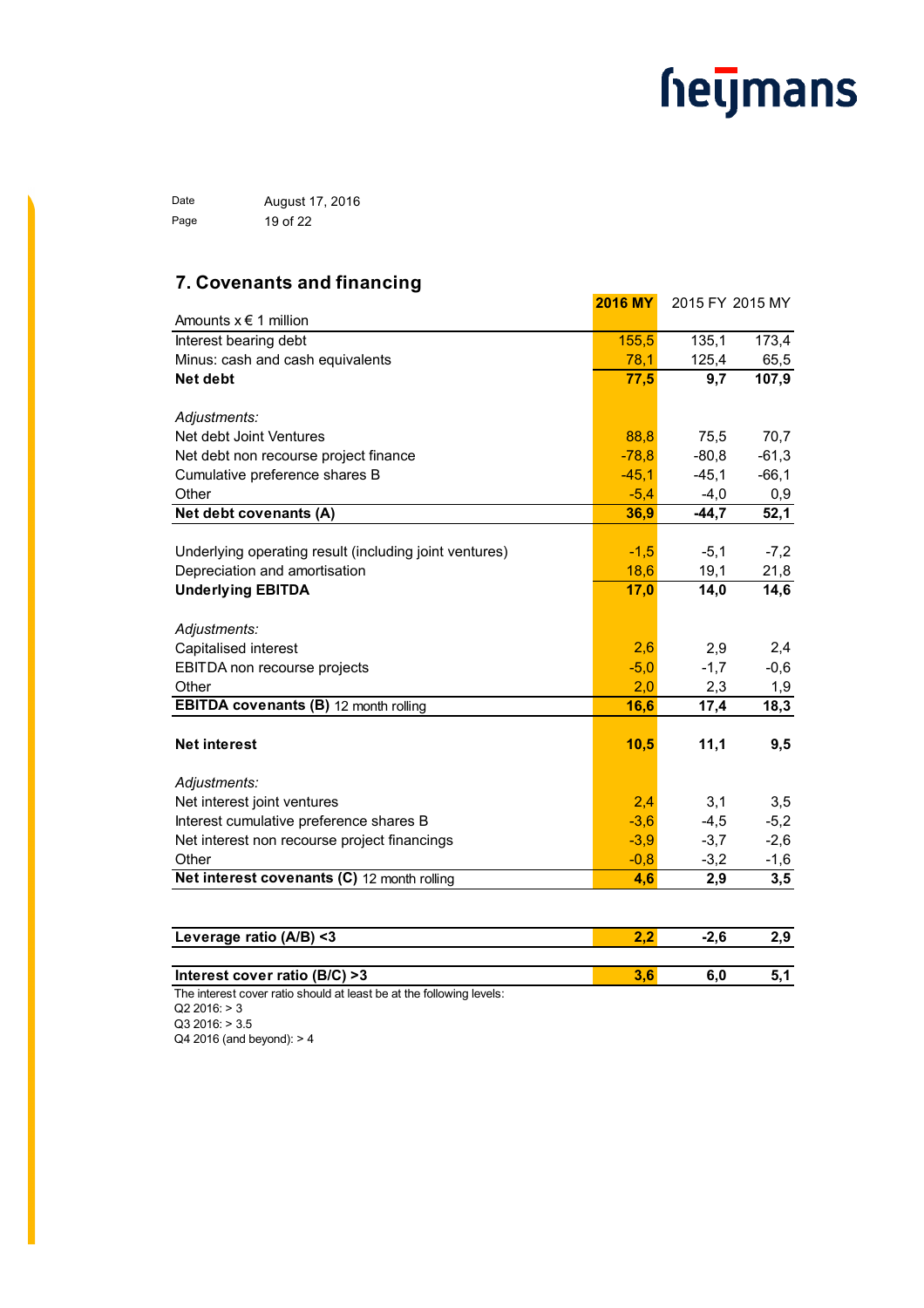Date **August 17, 2016** Page 20 of 22

### **8 Selected notes**

#### **8.1 Corporate information**

Heijmans N.V. (referred to as the "Company") has its registered office in the Netherlands. The Company's interim condensed consolidated financial statements for the six months ended 30 June 2016 include the Company and its subsidiaries (collectively referred to as "the Group") and the Groups interest in associates and joint arrangements.

### **8.2 Accounting principles**

#### **8.2.1 Statement of Compliance**

The interim condensed consolidated financial statements for the six months ended 30 June 2016 have been prepared in accordance with International Financial Reporting Standards (IFRS) Interim Financial Reporting as adopted by the European Union (IAS 34).

The interim condensed consolidated financial statements do not include all the information and disclosures required in the annual financial statements, and should be read in conjunction with the Group's annual financial statements as at 31 December 2015.

Interpretations as adopted by the European Union as well as the amendments which are effective as of 1 January 2016 do not have a material impact on the interim condensed consolidated financial statements or the annual consolidated financial statements of the Group.

The Executive Board prepared the interim condensed consolidated financial statements on 16 August 2016.

#### **8.2.2 Use of estimates and judgements**

The preparation of the interim report requires the management to form judgements and make estimates and assumptions that may have an impact on the reported value of assets and liabilities and of income and expenses. The estimates and the assumptions upon which these are based are made on the basis of experience and other factors that are considered reasonable. The results of the estimates form the basis for the carrying value of assets and liabilities that are not readily apparent from other sources. The actual results may deviate from these estimates.

The critical judgements that the management has formed in the application of the Group's accounting principles, together with the significant sources of any estimate-related uncertainties, are the same as those applied in Heijmans' consolidated financial statements for 2015, in view of the fact that there were no special circumstances that required any change.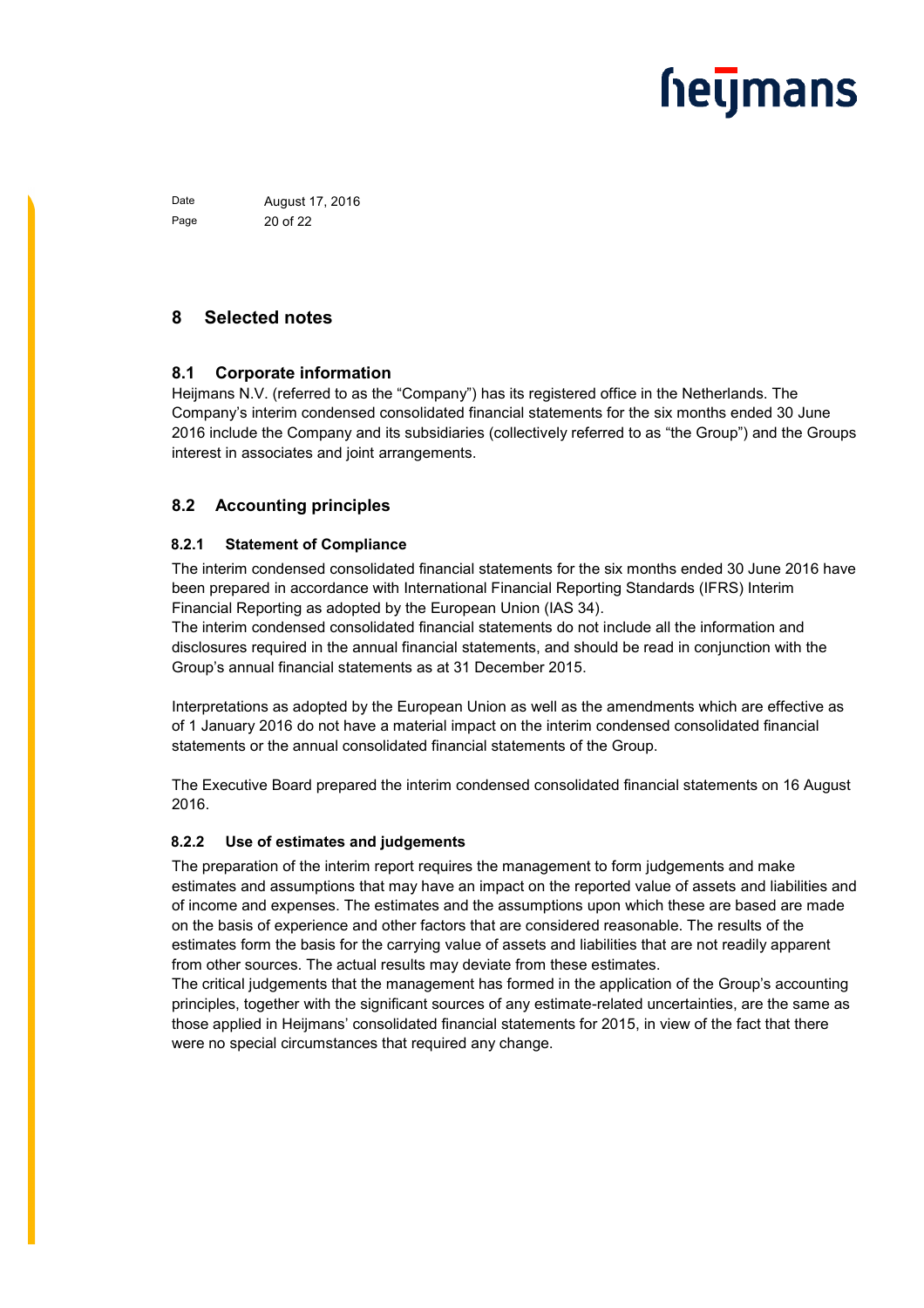Date **August 17, 2016** Page 21 of 22

#### **8.3 Main accounting principles for financial reporting**

The accounting principles adopted in the preparation of the interim condensed consolidated financial statements are consistent with those followed in the preparation of the Group's annual consolidated financial statements for the year ended 31 December 2015.

#### **8.4 Defined benefit pension schemes**

The discount rate which is used to calculate the present value of the pension entitlements, was 1,5% at midyear 2016 (end 2015: 2,5%). Due to the decrease of the discount rate the employee related receivable on the balance sheet declined to € 26 million at end-June 2016 (end 2015: € 38 million). The decrease of  $\epsilon$  12 million is recognised in equity as other comprehensive income.

#### **8.5 Fair values**

The overview below contains the book values and the fair values of financial instruments.

| $x \in 1$ million                      | 30 June 2016   |               |
|----------------------------------------|----------------|---------------|
|                                        | Book-<br>value | Fair<br>value |
| Loans and receivables                  |                |               |
| Other investments                      | 33             | 34            |
| Trade and other receivables            | 313            | 313           |
| Cash and cash equivalents              | 78             | 78            |
| Cumulative financing preference shares | $-45$          | -50           |
| Syndicated bank financing              | $-80$          | $-80$         |
| Project financing                      | $-1$           | $-1$          |
| Other non-current liabilities          | $-27$          | $-28$         |
| <b>Bank overdrafts</b>                 | -1             | $-1$          |
| Trade and other payables               | $-566$         | $-566$        |
| Other financial liabilities            |                |               |
| Financial lease commitments            | -1             | $-1$          |
|                                        |                |               |
| Total                                  | $-297$         | -302          |

The Group has no financial assets or financial liabilities valued at fair value.

#### **8.6 Seasonal pattern**

The usual seasonal pattern in the construction industry affects the reported results, balance sheet and cash flows. Revenues and operating results in the first half of a year are historically lower than in the second half of a year. Working capital requirements and net debt are historically higher in June than in December.